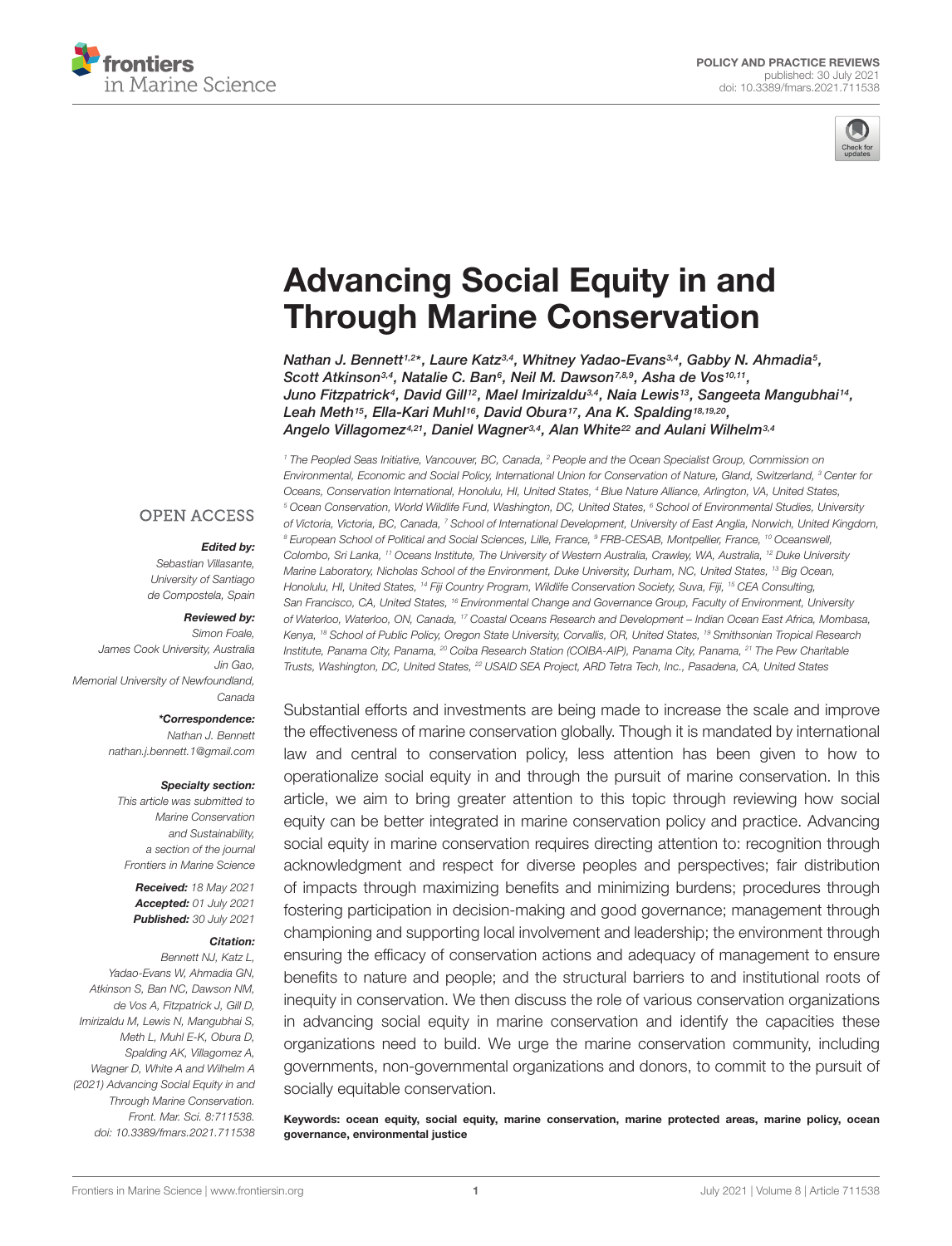# **INTRODUCTION**

Considering social equity in conservation efforts is essential for both ethical and instrumental reasons. While there is a diversity of conservation initiatives, with a range of positive and negative impacts on people, we acknowledge the deeply problematic roots and history of Western and colonial visions of conservation. Many past conservation models and practices have privileged Western ways of thinking and doing, have envisioned humans as separate from nature, have been shaped by colonial mindsets, and have perpetuated racism [\(Sandlos,](#page-11-0) [2007;](#page-11-0) [Dowie,](#page-10-0) [2009;](#page-10-0) [Griffin et al.,](#page-10-1) [2019;](#page-10-1) [Musavengane and Leonard,](#page-11-1) [2019\)](#page-11-1). The result too often was poorly designed conservation initiatives that were planned and implemented in a topdown manner, that inadequately considered local perspectives and needs, and that separated Indigenous Peoples and local communities from resources and territories that they depend on for culture and survival [\(Dowie,](#page-10-0) [2009;](#page-10-0) [Stevens,](#page-12-0) [2014;](#page-12-0) [Griffin et al.,](#page-10-1) [2019;](#page-10-1) [Muhl and Sowman,](#page-11-2) [2020\)](#page-11-2). Such conservation approaches often produced a number of negative social consequences – including displacement, violence, disempowerment, human rights abuses, widening of economic inequities, and increased poverty [\(Brockington and Igoe,](#page-9-0) [2006;](#page-9-0) [West and Brockington,](#page-12-1) [2006;](#page-12-1) [West et al.,](#page-12-2) [2006;](#page-12-2) [Agrawal and Redford,](#page-9-1) [2009;](#page-9-1) [Oldekop](#page-11-3) [et al.,](#page-11-3) [2015\)](#page-11-3). Unfortunately, some of these problems persist in conservation initiatives promoted by both international organizations and national governments [\(Cross,](#page-9-2) [2016;](#page-9-2) [Fletcher](#page-10-2) [et al.,](#page-10-2) [2016;](#page-10-2) [Bennett et al.,](#page-9-3) [2017b;](#page-9-3) [Armitage et al.,](#page-9-4) [2020\)](#page-9-4). Insufficient attention to social equity in conservation not only produces social harms [\(Schreckenberg et al.,](#page-11-4) [2016;](#page-11-4) [Bennett et al.,](#page-9-3) [2017b\)](#page-9-3), it can also undermine local support thereby hindering the effectiveness of conservation [\(Ferse et al.,](#page-10-3) [2010;](#page-10-3) [Pascual](#page-11-5) [et al.,](#page-11-5) [2014;](#page-11-5) [Bennett et al.,](#page-9-5) [2019b\)](#page-9-5). Furthermore, long-term sustainability and effectiveness can be increased through creating strong local partnerships, integrating traditional knowledge and local management practices, recognizing and championing local leadership, and protecting Indigenous rights and tenure [\(Garnett](#page-10-4) [et al.,](#page-10-4) [2018;](#page-10-4) [Burt et al.,](#page-9-6) [2020\)](#page-9-6).

Prompted by evidence of wrong-doing and pressured by many civil society and Indigenous groups, progress has been made over the past few decades to address past wrongs and reorient conservation practices to be more collaborative, peoplecentered, and locally led [\(Greiber et al.,](#page-10-5) [2009;](#page-10-5) [Stevens,](#page-12-0) [2014;](#page-12-0) [Charles et al.,](#page-9-7) [2016;](#page-9-7) [Armitage et al.,](#page-9-4) [2020\)](#page-9-4). Such advancements have included, for example, recognition of community-based approaches to conservation [\(Berkes,](#page-9-8) [2007;](#page-9-8) [Govan et al.,](#page-10-6) [2009;](#page-10-6) [ICCA,](#page-10-7) [2013;](#page-10-7) [Jupiter et al.,](#page-10-8) [2014\)](#page-10-8), consideration of social impacts on livelihoods and well-being [\(de Lange et al.,](#page-10-9) [2016;](#page-10-9) [Ban](#page-9-9) [et al.,](#page-9-9) [2019a;](#page-9-9) [Wallace et al.,](#page-12-3) [2020\)](#page-12-3), recognition of the rights and roles of Indigenous Peoples in conservation [\(Stevens,](#page-12-0) [2014;](#page-12-0) [Ban and Frid,](#page-9-10) [2018;](#page-9-10) [Porten et al.,](#page-11-6) [2019\)](#page-11-6), promotion of gender equity [\(Leisher et al.,](#page-11-7) [2016;](#page-11-7) [Kleiber et al.,](#page-11-8) [2018;](#page-11-8) [Lau,](#page-11-9) [2020;](#page-11-9) [Mangubhai and Lawless,](#page-11-10) [2021\)](#page-11-10), and greater attention to participation and power sharing in conservation governance [\(Borrini-Feyerabend et al.,](#page-9-11) [2007;](#page-9-11) [Armitage et al.,](#page-9-12) [2012;](#page-9-12) [Jupiter,](#page-10-10) [2017;](#page-10-10) [Eger and Doberstein,](#page-10-11) [2019\)](#page-10-11). Global conservation policies – such as the Convention on Biological Diversity Aichi Biodiversity Targets and draft Post-2020 Biodiversity Framework – have

also highlighted the importance of social considerations in conservation, such as benefit sharing, equitable management, Indigenous rights, livelihoods, and participation in decisionmaking [\(CBD,](#page-9-13) [2010,](#page-9-13) [2020\)](#page-9-14).

There have been many recent treaties and global commitments to increase the spatial coverage of conservation around the globe [\(CBD,](#page-9-13) [2010;](#page-9-13) [United Nations,](#page-12-4) [2015;](#page-12-4) [Wilson,](#page-12-5) [2016;](#page-12-5) [Pimm et al.,](#page-11-11) [2018\)](#page-11-11). While we recognize that there is an urgent need to scale up conservation efforts to arrest global declines in biodiversity [\(IPBES,](#page-10-12) [2019;](#page-10-12) [Duarte et al.,](#page-10-13) [2020\)](#page-10-13), there is also a danger that the push to rapidly achieve spatial targets, in the absence of social equity considerations, may lead to the perpetuation of exclusionary conservation models and the undermining of local rights [\(Büscher et al.,](#page-9-15) [2017;](#page-9-15) [Schleicher et al.,](#page-11-12) [2019\)](#page-11-12). Despite growing recognition of the need for socially equitable conservation, in both policy and practice, greater attention is still given to what, how much, and where to protect, rather than how to go about protecting biodiversity and who should be included in the process [\(Hagerman and Pelai,](#page-10-14) [2016;](#page-10-14) [Campbell](#page-9-16) [and Gray,](#page-9-16) [2019\)](#page-9-16). One reason for this is that many actors involved in marine conservation – including governments, nongovernmental organizations, advocates and funders – often lack a clear understanding of what social equity means and how to integrate it into conservation practices. This represents a barrier to more socially progressive, equitable and effective conservation. Through this article, we seek to advance the field with a specific focus on how the marine conservation community can advance social equity in and through marine conservation.

#### SOCIAL EQUITY IN MARINE **CONSERVATION**

In general terms, social equity is concerned with fairness and justice in how people are treated or public policies are formulated and implemented. The current thinking on social equity in conservation draws from a long history of thinking and scholarship on environmental justice [\(Agyeman et al.,](#page-9-17) [2003;](#page-9-17) [Schlosberg,](#page-11-13) [2009;](#page-11-13) [Walker,](#page-12-6) [2012;](#page-12-6) [Ulloa,](#page-12-7) [2017;](#page-12-7) [Engen et al.,](#page-10-15) [2021\)](#page-10-15), social justice [\(Fraser,](#page-10-16) [1998;](#page-10-16) [Miller,](#page-11-14) [1999;](#page-11-14) [Sikor et al.,](#page-11-15) [2014;](#page-11-15) [Bennett et al.,](#page-9-18) [2019a\)](#page-9-18), and social equity [\(McDermott et al.,](#page-11-16) [2013;](#page-11-16) [Pascual et al.,](#page-11-5) [2014;](#page-11-5) [Schreckenberg et al.,](#page-11-4) [2016;](#page-11-4) [Zafra-](#page-12-8)[Calvo et al.,](#page-12-8) [2017;](#page-12-8) [Dawson et al.,](#page-9-19) [2018;](#page-9-19) [Friedman et al.,](#page-10-17) [2018\)](#page-10-17). Frameworks specifically focused on social equity in conservation [\(McDermott et al.,](#page-11-16) [2013;](#page-11-16) [Pascual et al.,](#page-11-5) [2014;](#page-11-5) [Schreckenberg](#page-11-4) [et al.,](#page-11-4) [2016;](#page-11-4) [Zafra-Calvo et al.,](#page-12-8) [2017;](#page-12-8) [Dawson et al.,](#page-9-19) [2018;](#page-9-19) [Friedman et al.,](#page-10-17) [2018\)](#page-10-17) have defined four aspects of equity that needed to be considered in conservation interventions: recognitional, procedural, distributional, and contextual equity (see definitions in **[Table 1](#page-2-0)**). Here, we extend that thinking to provide practical guidance that is applicable to marine conservation policy and practice.

In developing this guidance, our author team, which includes a broad group of both academics and practitioners with experience working in marine conservation around the world, felt that past applications of these four aspects of social equity to conservation had several shortcomings that we wanted to address. First, past attention to procedural equity addresses aspects of governance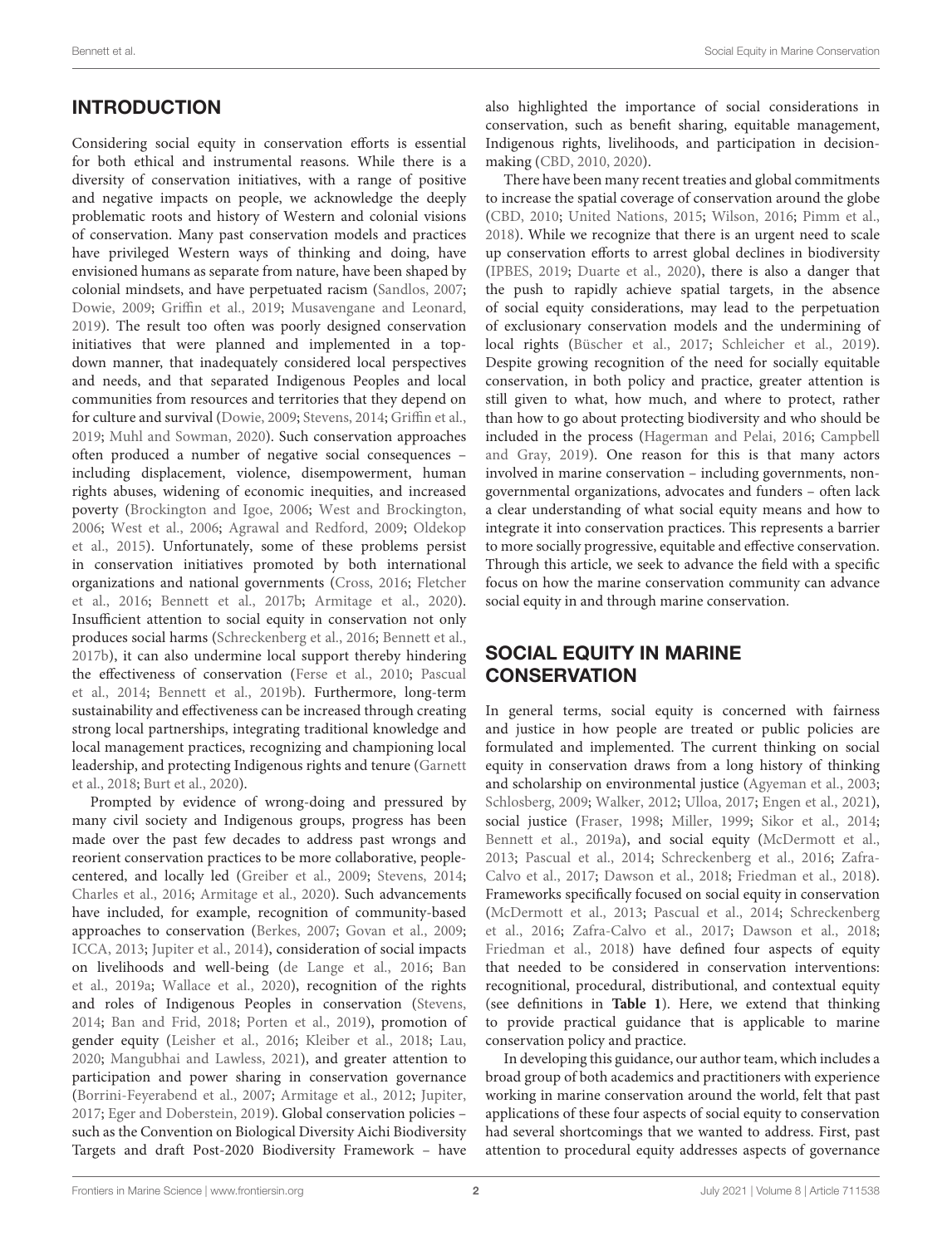| <b>Elements of social equity</b> | Definition in the context of conservation                                                                                                                                                                                                                                                                                                                                        |
|----------------------------------|----------------------------------------------------------------------------------------------------------------------------------------------------------------------------------------------------------------------------------------------------------------------------------------------------------------------------------------------------------------------------------|
| Recognition                      | The acknowledgment and incorporation of the rights, tenure, cultural identities, practices, values,<br>visions, knowledge systems and livelihoods of local groups into conservation governance,<br>planning, and management                                                                                                                                                      |
| Procedures                       | The inclusion and effective participation of all relevant actors and groups in rule and<br>decision-making for conservation policies and programs, which requires good governance<br>practices such as transparency and accountability                                                                                                                                           |
| Distribution                     | The level of fairness in the distribution of benefits and burdens between different groups, including<br>current and future generations, of the outcomes of conservation actions                                                                                                                                                                                                 |
| Management                       | The extent to which local people are able to participate in, carry out the work of, or be responsible<br>for and have a leadership role in management activities                                                                                                                                                                                                                 |
| Environment                      | The quality of the local environment and nature's contributions to people based on the<br>effectiveness of actions taken to maintain ecological sustainability, health and productivity that<br>people depend on for food security, livelihoods, cultural anchoring, health, and well-being                                                                                      |
| Contextual or Structural         | The surrounding social, economic, and political conditions that influence people's pre-existing<br>status (in terms of wealth, social capital, assets/capabilities, and power), as well as the structures<br>that enable or undermine people's ability to achieve recognitional, procedural, distributional,<br>managerial, and environmental equity in conservation initiatives |

<span id="page-2-0"></span>TABLE 1 | Definitions of the elements of social equity in the context of marine conservation [\(McDermott et al.,](#page-11-16) [2013;](#page-11-16) [Pascual et al.,](#page-11-5) [2014;](#page-11-5) [Schreckenberg et al.,](#page-11-4) [2016;](#page-11-4) [Zafra-Calvo et al.,](#page-12-8) [2017;](#page-12-8) [Dawson et al.,](#page-9-19) [2018;](#page-9-19) [Bennett et al.,](#page-9-20) [2020\)](#page-9-20).

such as inclusiveness, participation, transparency, access to justice, accountability, and free, prior and informed consent [\(McDermott et al.,](#page-11-16) [2013;](#page-11-16) [Pascual et al.,](#page-11-5) [2014;](#page-11-5) [Schreckenberg](#page-11-4) [et al.,](#page-11-4) [2016;](#page-11-4) [Zafra-Calvo et al.,](#page-12-8) [2017\)](#page-12-8). These frameworks, however, have not adequately captured the need for local involvement in or leadership in conservation management. Thus, we suggest there is a need to differentiate governance as the policies, institutions and processes that determine who participates in decisions and how decisions are made from management which is the resources, plans, and actions that result from applied governance [\(Lockwood,](#page-11-17) [2010;](#page-11-17) [Bennett and Satterfield,](#page-9-21) [2018\)](#page-9-21). Second, while the status of the environment is often implied under distributional equity in previous frameworks, few studies focused on equity have measured environmental variables or effectiveness [\(Friedman et al.,](#page-10-17) [2018\)](#page-10-17). Given the strong links between environmental sustainability and various aspects of wellbeing (e.g., health, food security, and livelihoods), we believe that the quality of the environment, the efficacy of conservation actions, and the effectiveness of management should be more explicit as foundational to social equity [\(Caillon](#page-9-22) [et al.,](#page-9-22) [2017;](#page-9-22) [Leach et al.,](#page-11-18) [2018;](#page-11-18) [Díaz et al.,](#page-10-18) [2019,](#page-10-18) [2020\)](#page-10-19). Finally, we feel that the implications of broader contextual or structural factors – including social, economic, and political conditions and conservation frameworks – on the ability to achieve social equity within local conservation initiatives deserves some clarification.

Thus, we build on the prior frameworks to suggest that advancing social equity in marine conservation requires attention to six interrelated equity elements: recognition, procedures, distribution, management, the environment, and contextual or structural factors. Below, we define each element and consider the implications of each for marine conservation (see **[Table 1](#page-2-0)**).

#### Recognition: Acknowledging and Respecting the Dignity of Diverse Peoples

The idea of recognitional equity suggests that the human dignity of all peoples and the diversity of human experiences and situations needs to be acknowledged by marine conservation actors, as well as respected and integrated into the promotion, planning and management of conservation [\(Pascual et al.,](#page-11-5) [2014;](#page-11-5) [Martin et al.,](#page-11-19) [2016\)](#page-11-19). Achieving this requires a broad and deep understanding of the social context where conservation occurs. Key considerations related to recognitional equity in conservation include: (a) acknowledgment of stakeholders and rights holders; (b) respect for formal and customary rights and tenure, and historical connections to the local environment; (c) incorporation of diverse cultural institutions, practices, and knowledge systems; (d) integration of worldviews, perspectives and needs of diverse and marginalized groups, including different genders, ethnicities, and classes; (e) affirmation of sovereignty, autonomy, and the right to self-determination; and (f) protection of human and Indigenous rights [\(IIED,](#page-10-20) [2016;](#page-10-20) [Schreckenberg](#page-11-4) [et al.,](#page-11-4) [2016;](#page-11-4) [Ban and Frid,](#page-9-10) [2018;](#page-9-10) [Dawson et al.,](#page-9-19) [2018;](#page-9-19) [Bennett](#page-9-20) [et al.,](#page-9-20) [2020\)](#page-9-20). The tools and methods of applied social science (e.g., stakeholder analysis, values assessment, review of rights, and tenure, etc.) can be useful to help understand these topics [\(Bennett et al.,](#page-9-23) [2017a\)](#page-9-23), while other topics might only truly be understood through deep engagement with individuals who are embedded in the local context. The latter is the case, for example, with cultural institutions, practices, and knowledge systems [\(Poe et al.,](#page-11-20) [2014\)](#page-11-20).

Integrating the aforementioned social considerations into planning or management can help ensure that conservation initiatives are appropriate and match to the local socio-cultural context [\(Epstein et al.,](#page-10-21) [2015;](#page-10-21) [Guerrero et al.,](#page-10-22) [2015\)](#page-10-22). For example, incorporating the views and needs of diverse stakeholder and cultural groups will require that representatives of government agencies and conservation organizations are mindful of which types of conservation fit each locale. In some cultural contexts, the idea of Marine Protected Areas (MPAs) or no-take zones may align well with traditional practices such as seasonal or area closures [\(Johannes,](#page-10-23) [2002;](#page-10-23) [Ban et al., 2020\)](#page-9-24). In other places where Indigenous worldviews emphasize the interconnections between humans and nature, or where continuation of sustainable use is considered essential to cultural survival, conservation models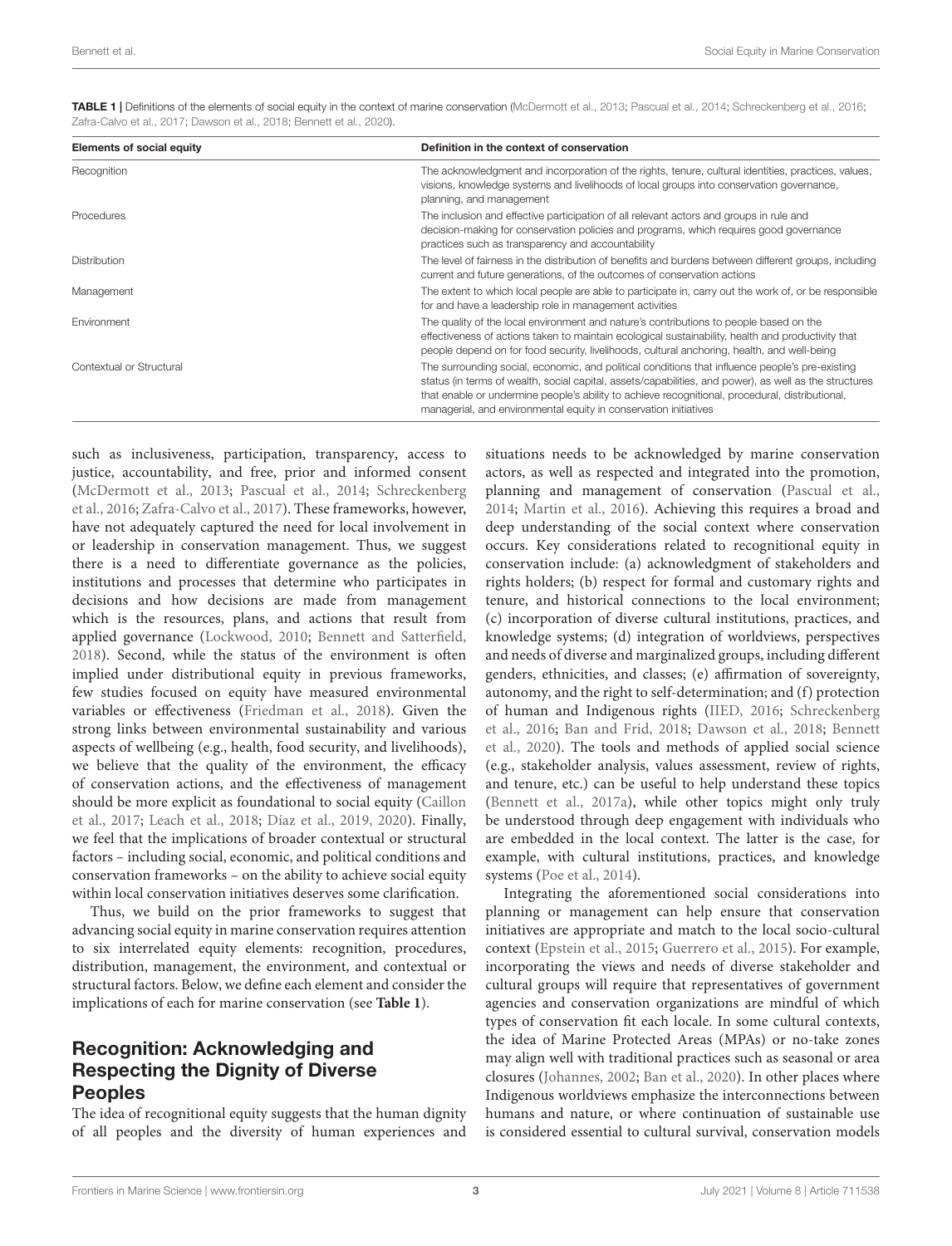such as Locally Managed Marine Areas or "Territories of Life" may be more appropriate than areas where human fishing, hunting, or harvesting activities are fully restricted [\(Govan et al.,](#page-10-6) [2009;](#page-10-6) [Jupiter et al.,](#page-10-8) [2014\)](#page-10-8). For those engaged in advocating for conservation, affirming sovereignty and autonomy means entering into conservation conversations with humility, respect and an open mind – and recognizing that local governments or Indigenous groups have the right to decide whether to engage and support or to opt out [\(UNECE,](#page-12-9) [1998;](#page-12-9) [United Nations,](#page-12-10) [2007\)](#page-12-10).

### Procedures: Fostering Participation and Good Governance

Whether initiatives are large and externally driven or small local protected areas, those who reside in or around marine conservation areas and thus who might be impacted by them (both positively and negatively in the short and longterm) ought to be well informed about the initiative, able to voice their perspectives and concerns, help to envision and plan how conservation occurs, and provide consent prior to implementation [\(UNECE,](#page-12-9) [1998;](#page-12-9) [United Nations,](#page-12-10) [2007;](#page-12-10) [FAO,](#page-10-24) [2012;](#page-10-24) [Borrini-Feyerabend and Hill,](#page-9-25) [2015\)](#page-9-25). This is the essence of procedural equity, which can be encapsulated as participation in decision-making and good governance processes during the various stages of marine conservation. Key considerations related to procedural equity include: (a) inclusive and participatory decision-making, (b) local capacity to engage in and lead decision-making processes, (c) transparency of information, decisions, and intentions, (d) free, prior, and informed consent, and (e) accountability mechanisms [\(Franks and Schreckenberg,](#page-10-25) [2016;](#page-10-25) [Schreckenberg et al.,](#page-11-4) [2016;](#page-11-4) [Zafra-Calvo et al.,](#page-12-8) [2017;](#page-12-8) [Bennett](#page-9-20) [et al.,](#page-9-20) [2020\)](#page-9-20). These considerations align broadly with the ideals and principles of good governance [\(Lockwood,](#page-11-17) [2010;](#page-11-17) [Borrini-Feyerabend and Hill,](#page-9-25) [2015\)](#page-9-25).

Steps to enable the application of these different norms related to procedural equity will differ by scale and location. In national networks, for example, governments will need to design and create institutions (e.g., laws, policies, rules), structures (e.g., decision-making bodies, formal organizations, networks), and processes (e.g., decision-making, policy creation, negotiation, conflict resolution) that embody and enable equitable participation in marine conservation governance [\(Lockwood,](#page-11-17) [2010;](#page-11-17) [Bennett and Satterfield,](#page-9-21) [2018;](#page-9-21) [IUCN,](#page-10-26) [2019\)](#page-10-26). For managers at the site level, truly inclusive and participatory decision-making processes will require attention to representation of diverse groups, mindful facilitation of meetings to ensure that all voices are heard and their viewpoints considered, establishing decision-making processes and bodies that are appropriate and reflect local practices, and adequate financial or other support provided to enable local organizations and communities to be able to attend, prepare for (e.g., conduct own analysis, prepare responses), and fully participate in meetings from the beginning of the process [\(Borrini-Feyerabend](#page-9-11) [et al.,](#page-9-11) [2007;](#page-9-11) [Matsue et al.,](#page-11-21) [2014;](#page-11-21) [Kawaka et al.,](#page-11-22) [2017\)](#page-11-22). Tick box attendance should not be used to legitimize decisions that local stakeholders, especially women and marginalized groups,

do not agree with. True procedural equity may necessitate moving beyond including local people in government driven decision-making processes toward more collaborative planning processes or conservation governance processes that are established and led by local or Indigenous communities [\(Berkes,](#page-9-8) [2007;](#page-9-8) [Artelle et al.,](#page-9-26) [2019;](#page-9-26) [Jonas et al.,](#page-10-27) [2021\)](#page-10-27). Re-shifting the balance of power back toward Indigenous Peoples and local communities will require sustained financing, for example, to augment local capacity for participation in and navigation of policy processes or to support Indigenous-led marine planning processes and conservation initiatives. Employing transparency in communications, ensuring free, prior and informed consent, and establishing accountability mechanisms are foundational to effective participation [\(Lockwood,](#page-11-17) [2010;](#page-11-17) [Borrini-Feyerabend and](#page-9-25) [Hill,](#page-9-25) [2015;](#page-9-25) [Bennett and Satterfield,](#page-9-21) [2018\)](#page-9-21).

## Distribution: Maximizing Benefits and Minimizing Burdens for Local **Populations**

The lives and well-being of individuals, groups and communities who depend on local marine resources will inevitably be impacted by the implementation and ongoing management of marine conservation initiatives. These impacts can include a variety of positive or negative outcomes, across different aspects of well-being (e.g., economic, social, cultural, political, health, and physical assets), which may differ based on proximity, by subgroups and over short- and long-time scales [\(Mascia et al.,](#page-11-23) [2010;](#page-11-23) [Ban et al.,](#page-9-9) [2019a;](#page-9-9) [Gill et al.,](#page-10-28) [2019;](#page-10-28) [Rasheed,](#page-11-24) [2020\)](#page-11-24). Over longer time scales, benefits to local populations may accrue from the recovery of ecosystems or fisheries; however, in the short term resource users may lose access to the resource [\(Guidetti and](#page-10-29) [Claudet,](#page-10-29) [2010;](#page-10-29) [Edgar et al.,](#page-10-30) [2014;](#page-10-30) [Ovando et al.,](#page-11-25) [2016\)](#page-11-25). While a recent review shows that most MPAs lead to benefits for human well-being [\(Ban et al.,](#page-9-9) [2019a\)](#page-9-9), other analyses suggest that many of the burdens of conservation fall on local communities who may already be politically or economically marginalized [\(Kamat,](#page-11-26) [2018;](#page-11-26) [Sowman and Sunde,](#page-12-11) [2018\)](#page-12-11). As it is unfair to place the burden of marine conservation on local populations, it is important to understand, mitigate, and manage the social impacts of conservation in such a way that it reduces negative impacts and maximizes benefits [\(Kaplan-Hallam and Bennett,](#page-11-27) [2018\)](#page-11-27). Key considerations related to distributional equity include: (a) the distribution of costs and benefits in planning and management, (b) actions to reduce and manage negative impacts, and (c) cultivating opportunities to increase local benefits for improving well-being [\(Pascual et al.,](#page-11-5) [2014;](#page-11-5) [Schreckenberg et al.,](#page-11-4) [2016;](#page-11-4) [Zafra-](#page-12-8)[Calvo et al.,](#page-12-8) [2017;](#page-12-8) [Bennett et al.,](#page-9-20) [2020;](#page-9-20) [Rasheed,](#page-11-24) [2020\)](#page-11-24).

A key moment when distributional equity should be considered is during the planning of networks of marine conservation initiatives or the placement of zones within individual MPAs for strict protection or for different uses and/or user groups [\(Halpern et al.,](#page-10-31) [2013;](#page-10-31) [Kockel et al.,](#page-11-28) [2019\)](#page-11-28). While past distributional analysis has tended to focus on economic aspects, marine conservation planning needs to do a better job of incorporating other factors such as Indigenous territories and rights, important cultural areas and practices, women's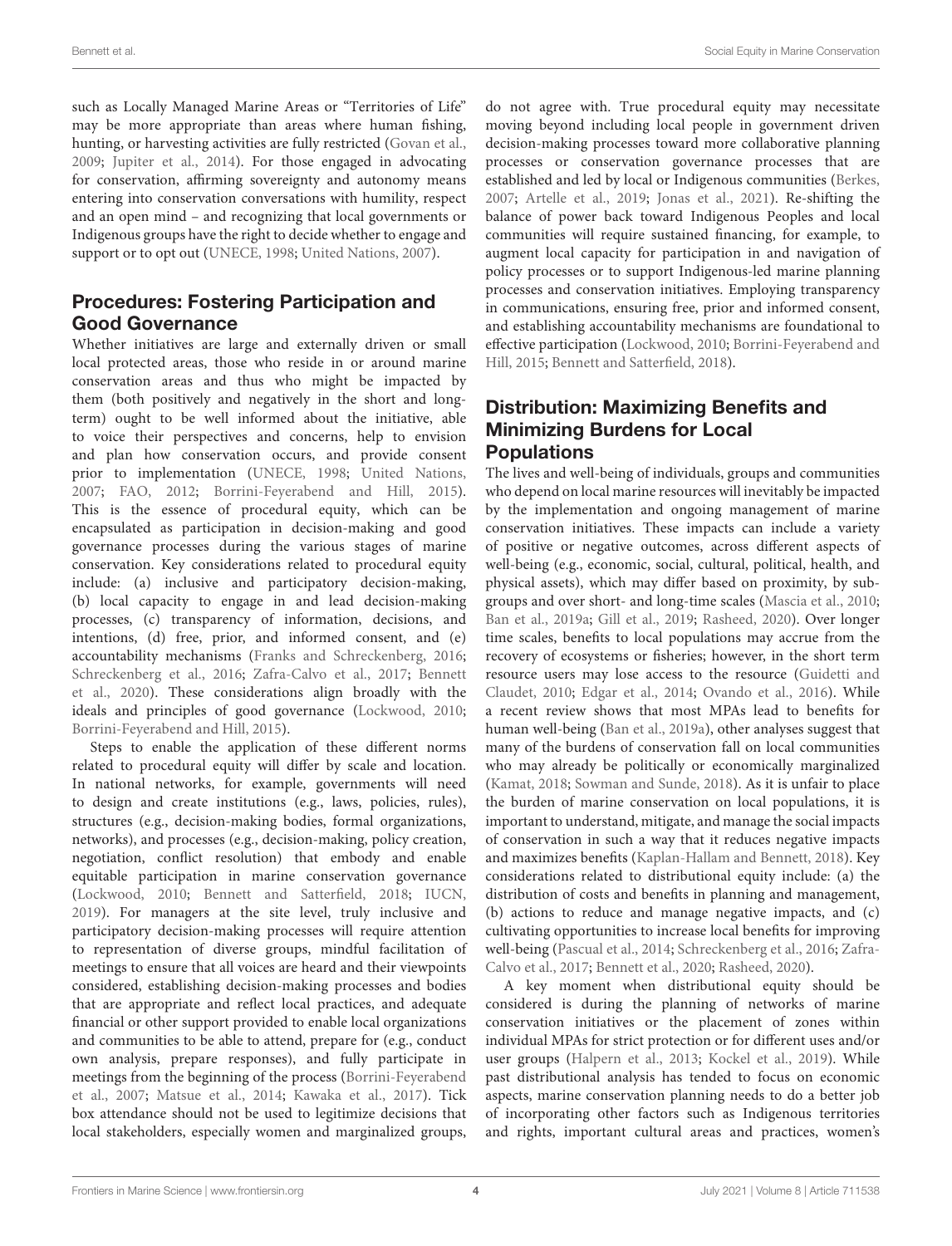livelihoods, and subsistence access rights [\(Ban et al.,](#page-9-27) [2013;](#page-9-27) [Gee et al.,](#page-10-32) [2017\)](#page-10-32). For example, during MPA planning in Raja Ampat, socioeconomic criteria and data were explicitly used to zone MPAs, to ensure the recognition of community use and governance of resources, maximize equity and access to traditional fishing grounds, and better support long-term food security and livelihoods of local communities [\(Mangubhai et al.,](#page-11-29) [2015\)](#page-11-29).

Actions that might be taken during implementation and ongoing management to avoid or reduce potential negative social impacts include examining how different planning or management activities might impact livelihoods or well-being [\(Vanclay,](#page-12-12) [2002;](#page-12-12) [Kaplan-Hallam and Bennett,](#page-11-27) [2018\)](#page-11-27), creating networks that combine fully protected areas with zones that are important for subsistence activities [\(Mangubhai et al.,](#page-11-29) [2015\)](#page-11-29), or the implementation of compensation mechanisms such as payments for ecosystem services or livelihood alternatives for lost opportunities or access to resources [\(Rakotomahazo et al.,](#page-11-30) [2019;](#page-11-30) [Mangubhai et al.,](#page-11-31) [2020\)](#page-11-31). The involvement of local communities in examining impacts, considering trade-offs, and making decisions can help to ensure these various activities and mechanisms are designed in a manner that is more equitable and socially acceptable to constituents [\(Abunge et al.,](#page-9-28) [2013;](#page-9-28) [Gurney et al.,](#page-10-33) [2021\)](#page-10-33). Active monitoring and evaluation of different aspects of human well-being, including economic, social, health, cultural, governance considerations, can enable the adaptive management of social impacts of marine conservation [\(Kaplan-Hallam and](#page-11-27) [Bennett,](#page-11-27) [2018;](#page-11-27) [Ban et al.,](#page-9-9) [2019a;](#page-9-9) [Gill et al.,](#page-10-28) [2019\)](#page-10-28). Finally, proactively cultivating opportunities to increase local socioeconomic benefits may include developing capacity-building programs, ensuring local hiring in conservation management, implementing local procurement agreements, supporting local social and cultural infrastructure, developing local ownership or benefit-sharing arrangements for tourism operations, and cultivating livelihood programs or local conservation and development projects that fit with local capacities and aspirations [\(Hughes and Flintan,](#page-10-34) [2001;](#page-10-34) [Bennett and Dearden,](#page-9-29) [2014\)](#page-9-29). Those conservation organizations without sufficient expertise in these areas may benefit from partnering with local developmentfocused organizations or agencies.

## Management: Championing and Supporting Local Involvement and Leadership

Local involvement in management is important for legitimacy, local support and the robustness of conservation initiatives [\(Bodin et al.,](#page-9-30) [2014;](#page-9-30) [Barnes et al.,](#page-9-31) [2019;](#page-9-31) [Bennett et al.,](#page-9-5) [2019b\)](#page-9-5). Equity in management, which in our view goes beyond participation in decision-making or governance processes, refers to the level of inclusion in and leadership of management activities [\(Elliott et al.,](#page-10-35) [2001;](#page-10-35) [Dalton et al.,](#page-9-32) [2012;](#page-9-32) [Jupiter et al.,](#page-10-8) [2014\)](#page-10-8). Key considerations related to management equity include: (a) the ability of local people to participate or take an active role in management activities; (b) the rights and capacity of local people to be responsible for and take a leadership role in environmental management and conservation; and (c) the establishment of sustainable financial mechanisms to support local participation, capacity, and leadership in conservation management.

Practically, local organizations and communities can benefit from leading, being involved in and taking an active role in management activities such as conducting scientific monitoring, patrolling the area, hosting visitors in their territory, or doing conservation and restoration work. Fostering an active role in management may be as simple as listening to local leaders, stepping back and allowing space for local solutions and practices that already exist – for example, through recognizing, championing, and helping to revitalize customary and preexisting management activities that contribute to environmental sustainability and supporting the individuals who traditionally carry out this work [\(Cinner et al.,](#page-9-33) [2012;](#page-9-33) [Mathews and Turner,](#page-11-32) [2017;](#page-11-32) [Bennett et al.,](#page-9-34) [2018;](#page-9-34) [Ban et al.,](#page-9-35) [2019b\)](#page-9-35). Such is the case in the Gulf Islands National Park Reserve in Canada where Indigenous clam gardens – which have been shown to have greater productivity and biodiversity than regular beaches – are being cultivated within the bounds of the protected area [\(Augustine and Dearden,](#page-9-36) [2014\)](#page-9-36).

The creation of formal collaborative management (aka – comanagement) arrangements that involve a partnership between governments and local or Indigenous communities can be a productive way to share management authority, responsibility, and leadership [\(Armitage et al.,](#page-9-37) [2010;](#page-9-37) [Weeks and Jupiter,](#page-12-13) [2013\)](#page-12-13). For example, in the Bird's Head Seascape (Indonesia) the majority of the MPAs have been established through community customary adat declarations and regency laws and reinforced by national laws, with co-management structures that allow communities to actively manage and patrol their MPAs [\(Mangubhai et al.,](#page-11-33) [2012\)](#page-11-33). Yet true managerial equity in many contexts will require going further than just involving local people to recognizing the inherent rights of local or Indigenous communities and supporting their intrinsic rights and capacity to take leadership in the management of an area. This truly makes sense for Indigenous Peoples whose conception of rights is that it comes with coinciding responsibilities to steward or care for the environment [\(Friedlander et al.,](#page-10-36) [2013\)](#page-10-36). Furthermore, in Indigenous territories or other areas managed by local communities, priority should be given to the establishment of Indigenous- or community-led marine conservation initiatives. This includes models of marine conservation such as Locally Managed Marine Areas (LMMAs), Indigenous Community and Conserved Areas (ICCAs), Customary Marine Management Areas (CMMAs), or Territories-of-Life [\(Govan](#page-10-6) [et al.,](#page-10-6) [2009;](#page-10-6) [Vierros et al.,](#page-12-14) [2010;](#page-12-14) [ICCA,](#page-10-7) [2013;](#page-10-7) [Jupiter et al.,](#page-10-8) [2014;](#page-10-8) [Jonas et al.,](#page-10-27) [2021\)](#page-10-27).

# Environment: Ensuring the Efficacy of Conservation Actions and Adequacy of Management to Ensure Benefits to Nature and People

The health and well-being of local populations is related to the sustainability, health and productivity of the environment and nature's contributions to people [\(Díaz et al.,](#page-10-37) [2018\)](#page-10-37), especially for communities who are dependent on marine resources for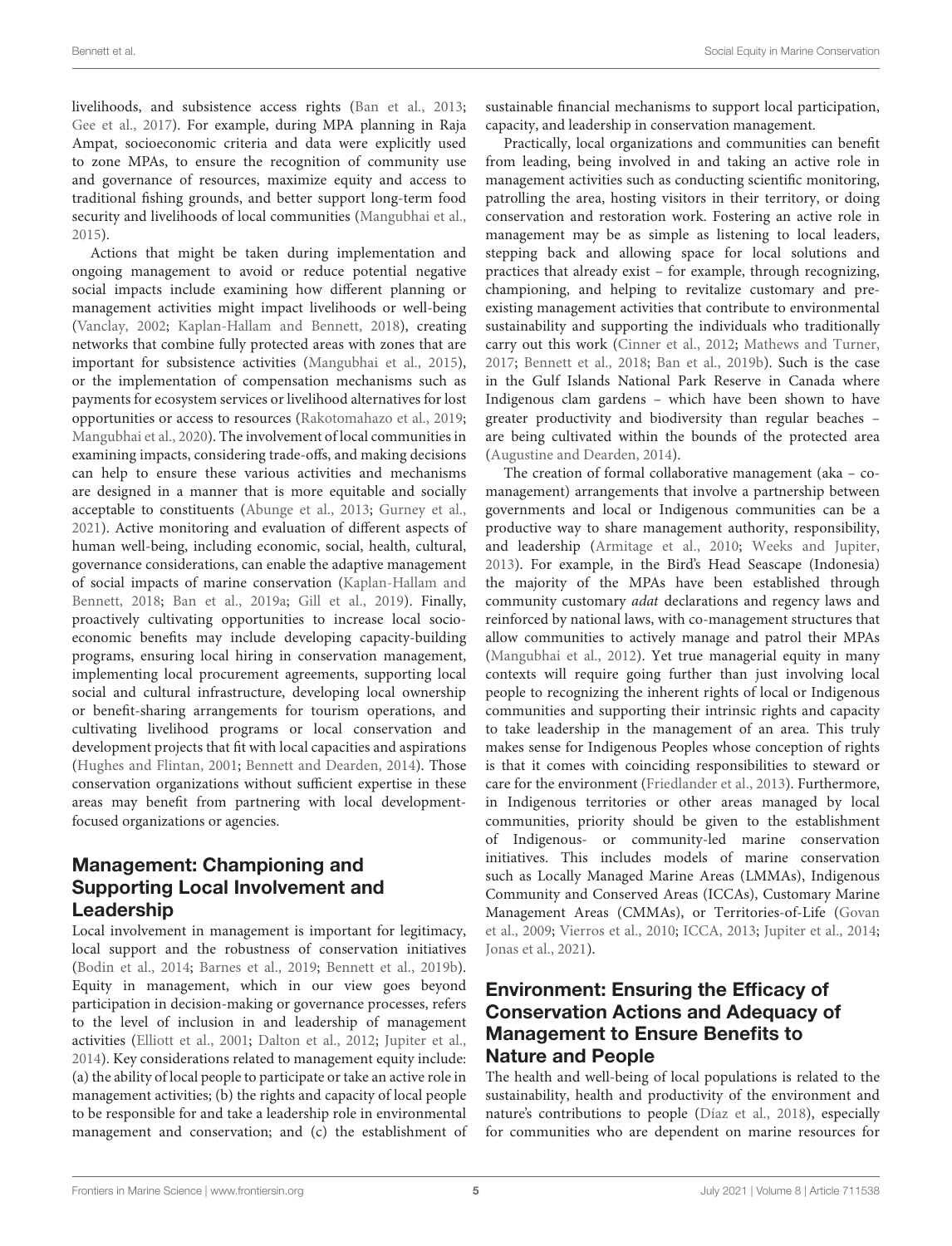livelihoods, subsistence, or cultural continuity [\(Poe et al.,](#page-11-20) [2014\)](#page-11-20). Depleting natural capital, biodiversity or ecosystem services is antithetical to human well-being and to intergenerational equity and justice [\(Leach et al.,](#page-11-18) [2018;](#page-11-18) [Díaz et al.,](#page-10-18) [2019,](#page-10-18) [2020\)](#page-10-19). In other words, the efficacy and adequacy of environmental management is foundational to social equity. Thus, it is important to ensure that conservation and management actions being promoted and taken are effective – i.e., that they maintain or increase environmental sustainability, health and the productivity of resources – so that they lead to tangible benefits for people of current and future generations. This is the idea underlying environmental equity, which asks that we take into account the following considerations: (a) the potential or actual efficacy of the conservation actions being promoted and taken to protect intended species, habitats or ecosystems; (b) the adequacy and effectiveness of management; and (c) the flow of benefits of environmental conservation to local communities.

Ensuring the sustainability of species, habitats, and resources is critical to ensure tangible benefits to humans. Many habitats and species, particularly those found in deep marine environments are non-renewable on human time scales [\(Durkin](#page-10-38) [et al.,](#page-10-38) [2017;](#page-10-38) [Montero-Serra et al.,](#page-11-34) [2018\)](#page-11-34). Therefore, management decisions relating to the use of marine habitats and species should carefully consider their implications to future generations and a precautionary approach should be taken. Yet it is unjust for marine conservation initiatives or management actions to be promoted or implemented that have a low likelihood of success – as this might lead to lost opportunities in the present and lead to unmet future expectations of benefits [\(Barnes et al.,](#page-9-38) [2018\)](#page-9-38). For example, MPAs will not always be the appropriate tool to conserve specific species, ecosystems, or the ecosystem service benefits they provide [\(Hilborn,](#page-10-39) [2016;](#page-10-39) [Pendleton et al.,](#page-11-35) [2018\)](#page-11-35). One size fits all solutions should be avoided. In some places, the continuation of traditional and ongoing sustainable use – which combine harvesting and stewardship practices – may be the most effective means to maintain and protect environmental values [\(Mathews and Turner,](#page-11-32) [2017;](#page-11-32) [Ban et al.,](#page-9-35) [2019b\)](#page-9-35). There is also a danger of hidden geo-political or capitalist agendas being promoted via spatial conservation [\(Sand,](#page-11-36) [2012;](#page-11-36) [De Santo,](#page-10-40) [2020\)](#page-10-40). Thus, the environmental benefits and effectiveness of potential or ongoing conservation should be evaluated – relative to businessas-usual, no actions, and other alternatives – using the best available scientific evidence as well as local knowledge.

Promoting and implementing conservation actions without ensuring that these initiatives can be effectively and sustainably managed is also problematic as few benefits may flow from resultant "paper parks" [\(Spalding et al.,](#page-12-15) [2016\)](#page-12-15). Effective management requires, for example, adequate financial resources, sufficient staffing, management plans, evidence-based decisionmaking, adaptive management, and coordination with activities to manage threats outside of the conservation initiative [\(Pomeroy](#page-11-37) [et al.,](#page-11-37) [2004;](#page-11-37) [Bennett and Dearden,](#page-9-29) [2014;](#page-9-29) [Gill et al.,](#page-10-41) [2017\)](#page-10-41). Finally, it is important to ensure that marine conservation is producing tangible environmental benefits for local communities, that they have access to those benefits, and that those benefits are monitored, documented and communicated [\(Mangubhai](#page-11-38) [et al.,](#page-11-38) [2011;](#page-11-38) [Ahmadia et al.,](#page-9-39) [2015;](#page-9-39) [Ban et al.,](#page-9-9) [2019a\)](#page-9-9). The design of regulations and conservation actions need to consider and respond to the life history and ecology of target species and ecosystems and how resources are utilized by Indigenous Peoples and local communities. This will help ensure sufficient abundance of locally valued and culturally important species to allow for sustained benefits for local people. When communities see positive results, they are more likely to become proponents and want to maintain or expand the system [\(Rocliffe et al.,](#page-11-39) [2014;](#page-11-39) [White et al.,](#page-12-16) [2014\)](#page-12-16). In the Philippines, for example, a network of more than 1600 community-based marine reserves that are managed, monitored, and enforced by communities have sprung up because local people have seen tangible and ongoing benefits from these initiatives [\(White et al.,](#page-12-17) [2005,](#page-12-17) [2014\)](#page-12-16).

#### Context: Addressing the Contextual Barriers to and Structural Roots of Inequity in Conservation

The roots of inequity often expand beyond the scale of individual conservation initiatives. Thus in order to achieve equitable conservation, the marine conservation community may also need to first or simultaneously address or account for broader contextual or structural factors. Marine conservation efforts occur in locations around the world with varied historical, social, economic and political conditions that can enable or undermine efforts to achieve social equity at a local scale [\(McDermott](#page-11-16) [et al.,](#page-11-16) [2013\)](#page-11-16). Distributions of wealth, assets, and capabilities, social relations and norms, and power differ by regions, nations, communities, and sub-groups within communities (e.g., different genders or ethnicities), which affects local people's "ability to gain recognition, participate in decision-making, [. . .] lobby for fair distribution" or engage in management in environmental and conservation initiatives [\(Pascual et al.,](#page-11-5) [2014\)](#page-11-5). Furthermore, conservation organizations and policies can reinforce systems or perpetuate approaches based on colonial mindsets and structural racism and that produce economic marginalization and even human rights abuses [\(Sowman et al.,](#page-12-18) [2011;](#page-12-18) [Sand,](#page-11-36) [2012\)](#page-11-36). Three examples of where broader contextual and institutional factors will need to be confronted are in locations where: extreme poverty or food insecurity exists and local people cannot afford to stop harvesting highly degraded resources, national governance structures do not allow or provide adequate financial support for local participation in decision-making, or there is evidence that conservation actions continue to produce human rights abuses. Addressing the contextual barriers and structural roots of inequity in conservation will require attention to: (a) whether existing economic structures leave local populations economically marginalized or without basic needs; (b) the effects of national governance frameworks or political factors on the ability to achieve recognitional, procedural and management equity; and (c) whether conservation organizations or institutions are enabling or undermining equitable conservation.

In many places, the ability to do conservation equitably (or even at all) will require attention to pre-existing socioeconomic conditions and inequities prior to or in concert with marine conservation actions [\(Matsue et al.,](#page-11-21) [2014;](#page-11-21) [Gill et al.,](#page-10-28) [2019\)](#page-10-28). Development activities or redistribution mechanisms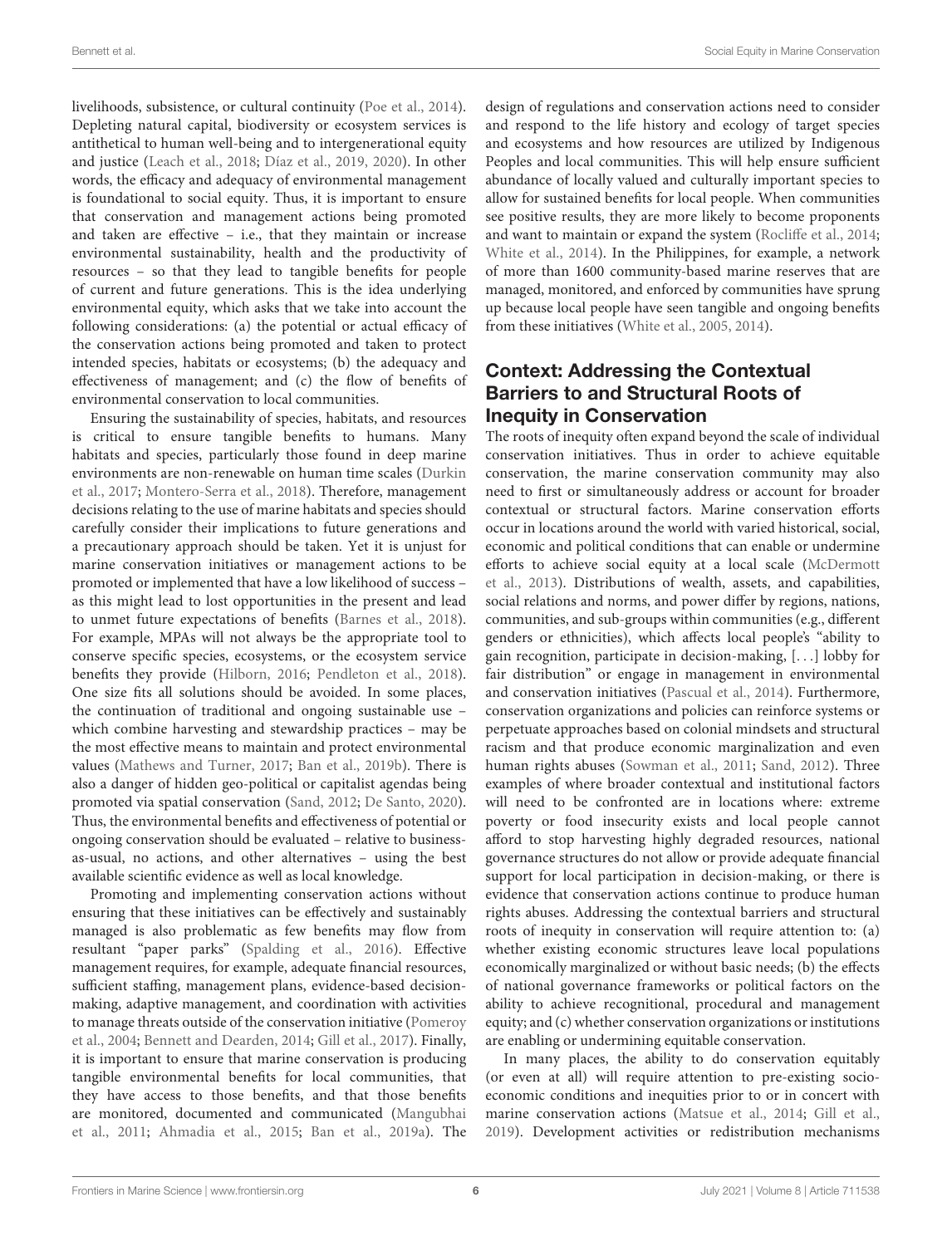may need to be considered in advance to enable conservation action. For example, when conservation is implemented in highly impoverished rural areas a "conservation basic income" – an unconditional payment sufficient to meet basic needs – may be implemented to support the redistribution of wealth and enable conservation [\(Fletcher and Büscher,](#page-10-42) [2020\)](#page-10-42). Other models that have been used are the creation of conservation trust funds, payments for ecosystem service programs, or the redistribution of revenue from tourism activities to support local development activities [\(Atmodjo et al.,](#page-9-40) [2017;](#page-9-40) [Schuhmann et al.,](#page-11-40) [2019;](#page-11-40) [Mangubhai et al.,](#page-11-31) [2020\)](#page-11-31).

To enable procedural and managerial equity, advocates and NGOs will also often need to advocate for more than on-theground implementation of conservation initiatives, but also for changes to overarching national environmental governance as well as the institutions of conservation. This might include, for example, development of national policies and funding structures to support local participation or Indigenous-led conservation. To do this, NGOs need aid agencies and funders to invest in these activities, noting that these types of changes may be slow to come to fruition and thus need sustained financing. However, many donors are reluctant to invest in these larger governance and institutional transformative changes, as there are less guarantees about outcomes within the timeline of grants.

Finally, deep institutional changes may also be needed within conservation-focused organizations to enable equitable conservation. For example, government agencies and large environmental NGOs alike may need to reckon with colonial practices of the past and consider how to decolonize future practices [\(West,](#page-12-19) [2006;](#page-12-19) [Dowie,](#page-10-0) [2009;](#page-10-0) [Musavengane and](#page-11-1) [Leonard,](#page-11-1) [2019\)](#page-11-1). In general, government agencies, NGOs, and philanthropic organizations should consider how they can share, build, and yield decision-making power to local organizations and communities as part of marine conservation decision-making, management, and grant-making [\(Borrini-](#page-9-11)[Feyerabend et al.,](#page-9-11) [2007\)](#page-9-11). Yet we are concerned that many of these grant-making processes are becoming less participatory and donor standards more onerous.

#### DISCUSSION: ORGANIZATIONAL ROLES AND CAPACITIES

#### The Role of Various Organizations

Each of the different organizations working in marine conservation has a role and responsibility to advance social equity. But, what is each of their roles? Global conservation policy organizations, such as the United Nations Environment Programme, the Convention on Biological Diversity and the International Union for the Conservation of Nature (IUCN), must ensure policy frameworks clearly mandate consideration of social equity and are complemented with guidance for governments and other organizations on how to implement equitable marine conservation initiatives at all scales. Furthermore, national reporting requirements to international bodies should include assessments of social equity, not just the achievement of spatial targets or ecological

status [\(Moreaux et al.,](#page-11-41) [2018;](#page-11-41) [Zafra-Calvo et al.,](#page-12-20) [2019\)](#page-12-20). National governments have a responsibility to create legislative and policy frameworks that mandate equitable conservation governance and co-management practices in government led conservation and that enable locally led conservation initiatives. Adequate financial resources will also be needed from governments to support the implementation of inclusive decision-making, good governance, and Indigenous-led marine conservation initiatives. All government and intergovernmental agencies with conservation mandates need to incorporate social equity considerations at all stages of marine conservation planning and management in the various locations where they work.

Civil society organizations (CSOs) and NGOs should serve as a catalyst for social equity standards and practices through developing and promoting new approaches to conservation, providing technical support and capacity for local implementation, encouraging and putting pressure on governments, and advocating in international fora through forefronting the voices of community partners. Those organizations and individuals who are engaged in advocacy for conservation should develop an awareness of the social complexities of the locations where they work through engaging with local communities and civil society organizations. Advocates should also build diverse coalitions and incorporate social equity considerations (e.g., Indigenous rights, good governance, benefit sharing, local management) into their campaigns. Funders have significant power and influence over which conservation approaches and actions are taken. This power comes with a coinciding responsibility to support conservation and philanthropic processes, actions and organizations that are equitable. Conservation funders might articulate their intentions and interests in supporting more equitable approaches, require attention to social considerations in projects and proposals, and communicate to implementing partners the conditions for future funding. However, donors also need to recognize that addressing equity effectively is a long-term investment. Furthermore, this should not be a one way process. For example, funders should employ participatory approaches to strategy development and grantmaking – e.g., through continually engaging local actors to develop and maintain trust and relationships, understand the changing local social context, and identify how to best support local conservation organizations, community groups, and appropriate initiatives.

Finally, the conservation science community has a role to play – through researching and raising awareness about the history of marine conservation, helping to develop, track and communicate metrics related to attributes of different elements of social equity in conservation (see **[Table 2](#page-7-0)**), and working to better integrate environmental considerations, human dimensions considerations and non-Western knowledge systems into future marine conservation. A significant barrier is that many of those working in conservation have traditionally come from the natural sciences, rather than social sciences, and consequently concepts related to social equity and the broader human dimensions are not well understood. Indigenous researchers and knowledge holders and scientists from the Global South are underrepresented in conservation science. Furthermore, the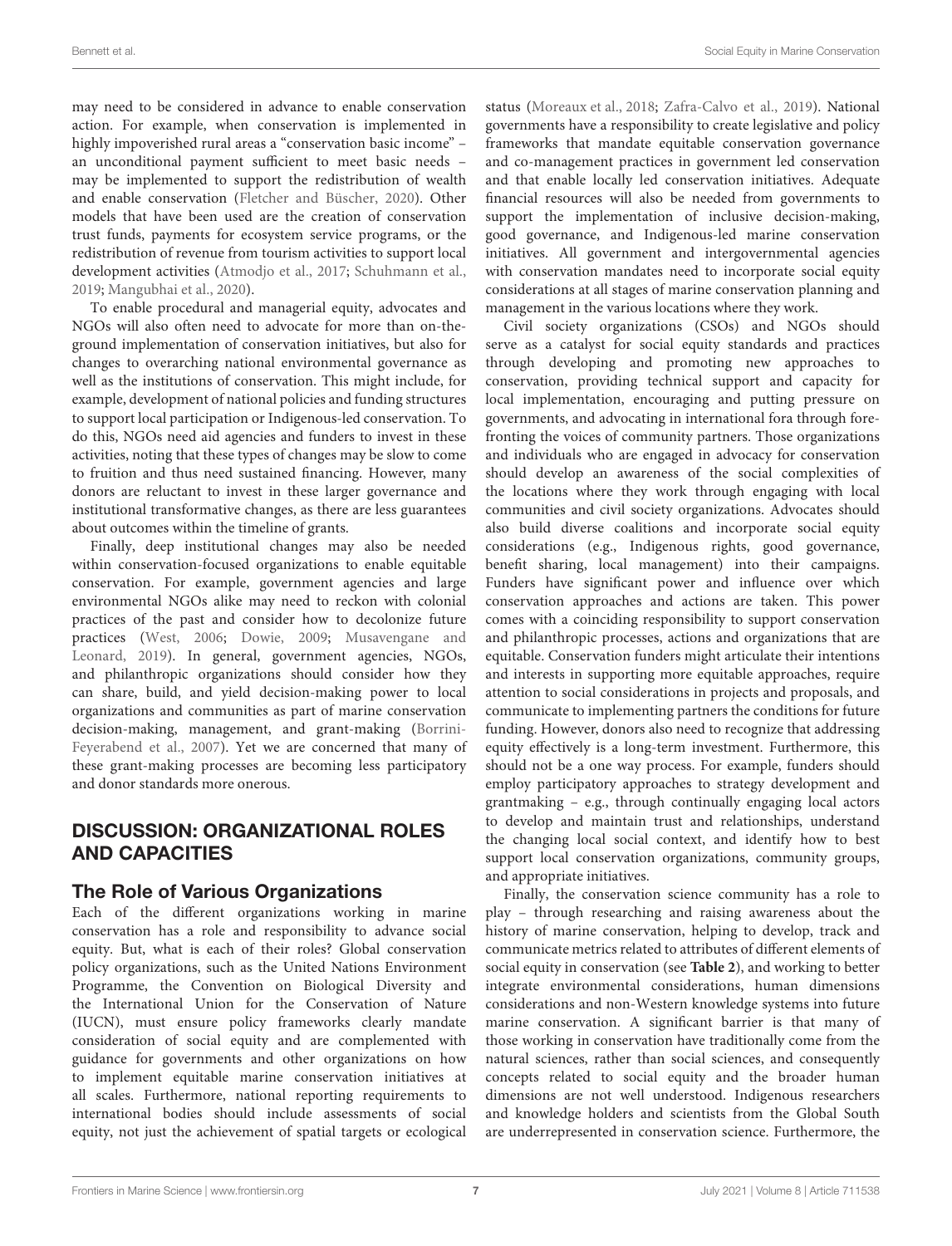conservation science community should consider how it can address the issue of "parachute science" and embody more equitable and ethical research practices – for example, through developing more meaningful local partnerships, redistributing research funds, including local researchers and authors, coproducing scientific processes and outputs, and giving back through local capacity building and knowledge sharing [\(Chin](#page-9-41) [et al.,](#page-9-41) [2019;](#page-9-41) [Stefanoudis et al.,](#page-12-21) [2021\)](#page-12-21).

#### Organizational Capacities to Advance Social Equity

Many conservation organizations do not yet have the capacity to adequately engage with and advance social equity in their work. Here, we identify a number of organizational capacities – at the institutional, procedural, and operational level – that are required within and across the aforementioned marine conservation organizations to facilitate greater attention to and action on social equity.

At the institutional level, each organization will need to establish a guiding philosophy, overarching mandate, leadership ethos, and team culture that embraces and supports actions to advance social equity. An important starting place is introspection – to develop an awareness of the organization's own history, foundational ideas, past actions, team composition, and present programs – followed by reflection on changes needed to address past and present issues. This might include, for example, revisiting organizational philosophies and visions, rethinking objectives or theories of change, or re-constituting teams to be more diverse and inclusive so that these organizations embody the ideals they hope to promote.

At the procedural level, marine conservation organizations – including NGOs, advocacy groups, and funders – should consider

<span id="page-7-0"></span>TABLE 2 | Potential attributes to measure the elements of social equity in marine conservation (building on [Schreckenberg et al.,](#page-11-4) [2016;](#page-11-4) [Zafra-Calvo et al.,](#page-12-8) [2017;](#page-12-8) [Bennett](#page-9-20) [et al.,](#page-9-20) [2020;](#page-9-20) [Engen et al.,](#page-10-15) [2021\)](#page-10-15).

| <b>Element of equity</b> | <b>Potential attributes to measure</b>                                                                                                                                                                                                                                                                                                                                                                                                                                                                                                                                                                                                                                                                                                                                                                                                 |
|--------------------------|----------------------------------------------------------------------------------------------------------------------------------------------------------------------------------------------------------------------------------------------------------------------------------------------------------------------------------------------------------------------------------------------------------------------------------------------------------------------------------------------------------------------------------------------------------------------------------------------------------------------------------------------------------------------------------------------------------------------------------------------------------------------------------------------------------------------------------------|
| Recognition              | • Acknowledgment of all stakeholders and rights holders<br>• Acknowledgment of and accounting for formal and customary rights and tenure<br>• Incorporation of diversity of cultures, values, practices, and knowledge systems<br>• Integration of worldviews, perspectives and needs of diverse and marginalized groups, including different genders,<br>ethnicities, classes, ages, and abilities<br>• Affirmation of sovereignty, autonomy, and the right to self-determination<br>• Protection of human and Indigenous rights                                                                                                                                                                                                                                                                                                      |
| Procedures               | • Inclusion and participation in decision-making, with particular consideration of marginalized groups (including<br>different genders, ethnicities, classes, ages, and abilities)<br>• Local agency and capacity to engage in and lead decision-making processes<br>• Transparency of information, decisions, and intentions<br>• Documentation of free, prior, and informed consent<br>• Presence of accountability mechanisms<br>• Establishment of clear grievance and conflict resolution mechanisms                                                                                                                                                                                                                                                                                                                              |
| <b>Distribution</b>      | • Consideration of distribution of socio-economic impacts in planning and management processes<br>• Processes and mechanisms to reduce, manage or mitigate negative impacts<br>• Opportunities identified and actions taken to increase locally valued social and economic benefits<br>• Perceived fairness of social impacts – benefits and burdens – of conservation to local communities and groups,<br>taking into consideration marginalized groups (including different genders, ethnicities, classes, ages, and abilities)                                                                                                                                                                                                                                                                                                      |
| Management               | • Local participation or active engagement in management activities<br>• Extent to which local people are responsible for management and take a leadership role in conservation<br>• Presence of rights and policy frameworks that enable local people to be responsible for and take a leadership role<br>in conservation management<br>• Sustainable financial mechanisms to support local participation, capacity, and leadership in conservation<br>management                                                                                                                                                                                                                                                                                                                                                                     |
| Environment              | • Efficacy of marine conservation networks, initiatives, and actions being promoted and implemented at protecting<br>species, habitats, or ecosystems<br>• Adequacy (e.g., financial resources, sufficient staffing, management plans, evidence-based decision-making,<br>adaptive management, coordination) and effectiveness (e.g., ecosystem maintenance, species recovery, threat<br>reduction) of management<br>• Tangible and recognized flow of environmental benefits and ecosystem services to local communities                                                                                                                                                                                                                                                                                                              |
| Contextual or Structural | • Extent to which existing economic structures leave local populations economically marginalized (e.g., economic<br>inequality) or without basic needs (e.g., poverty)<br>• Extent to which existing social norms or institutions marginalize certain groups (e.g., gender, ethnic, class, clan,<br>racial, or religious)<br>• Presence of national governance and policy frameworks that enable the ability to pursue equitable marine<br>conservation (e.g., recognize Indigenous rights or customary tenure, support local decision-making, and<br>qovernance)<br>• Whether conservation organizations or institutions have supportive leadership and cultures, clearly articulated<br>mandates, explicit codes of conduct, social safeguards, or provide enabling conditions necessary to advance equity<br>in marine conservation |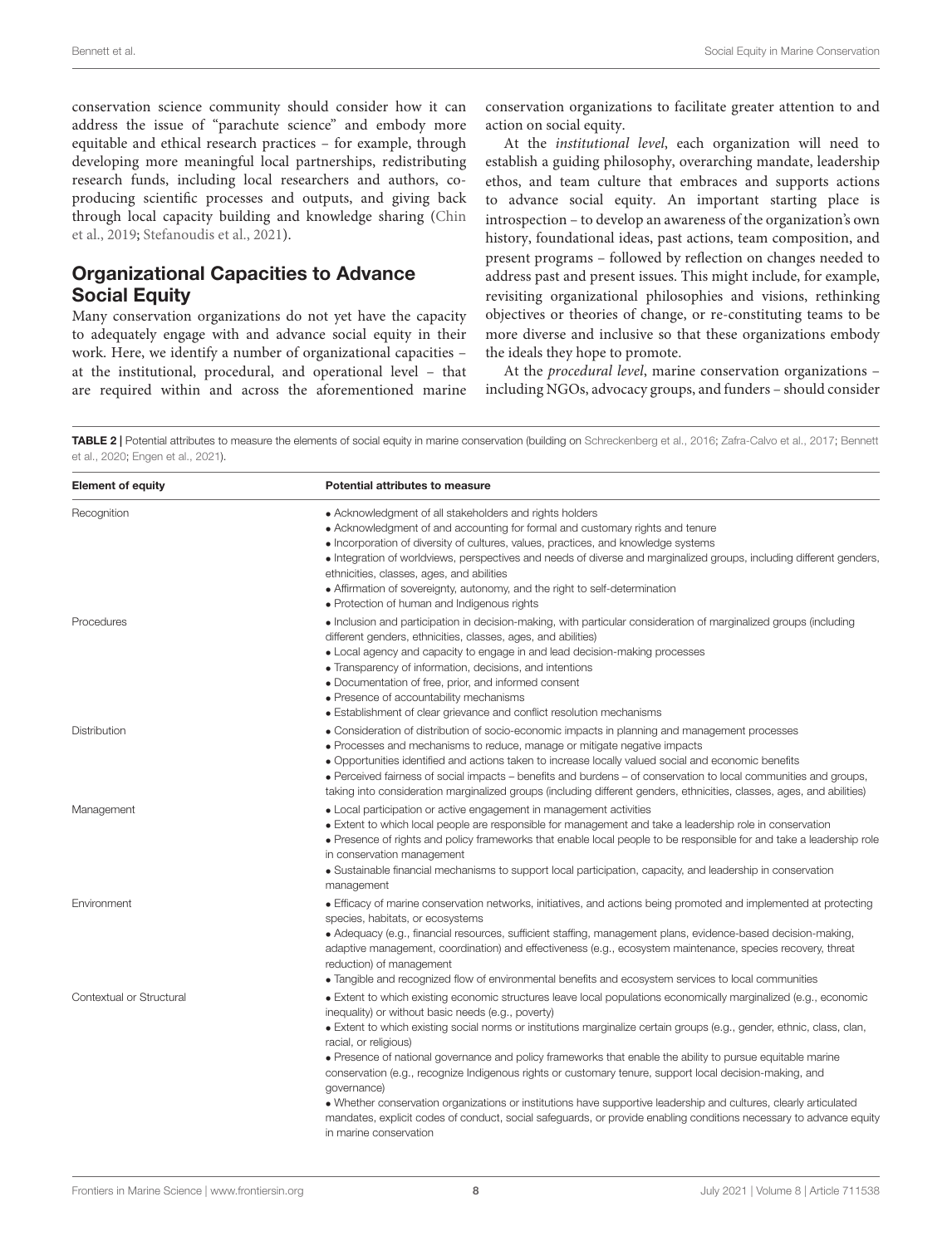the articulation of a code of conduct or set of social principles to guide their engagement activities and programs of work [\(Bennett](#page-9-3) [et al.,](#page-9-3) [2017b\)](#page-9-3). Such a code of conduct, we suggest, should include principles related to the different aspects of equity: recognition of and respect for diversity, participatory decision-making and good governance, the fair distribution of benefits and burdens, collaborative and locally led management, the ecological efficacy of actions, and the need to address contextual and structural factors that impede equitable conservation. However, to ensure that organizations move beyond visionary platitudes, such codes of conduct will need to be incorporated into the culture of institutions, and supported by clear guidance from leadership on actions that need to be taken, a culture of learning, and mechanisms to ensure accountability. A culture of learning, sharing, reflection and adaptation should be normalized and pervasive within the conservation community, supported for instance through monitoring and evaluation of organizational efforts to advance social equity and the social impacts of conservation, sharing of success and failures, documentation of lessons learned, and ongoing and participatory deliberations on necessary improvements. For accountability purposes, it may also be essential to commit and adhere to a set of social safeguards, to publicly and transparently communicate project objectives and social impact assessments, to establish grievance and conflict resolution mechanisms, and to clearly assign liability and responsibility for remedy [\(WWF,](#page-12-22) [2019;](#page-12-22) [CI-GEF,](#page-9-42) [2020\)](#page-9-42).

At the operational level, marine conservation organizations will require adequate knowledge of the social context in the areas where they engage and should acquire the necessary expertise in how to address human dimensions issues in marine conservation. All organizations – including international policy organizations, governments, NGOs, and funders – should consider building capacity in the human dimensions of conservation or hiring personnel with expertise in the human dimensions who can help to consider how to integrate equity concerns into marine conservation policies, programs, actions, and funding portfolios [\(Bennett et al.,](#page-9-23) [2017a\)](#page-9-23). Finally, sufficient and long-term financial resources will be needed to hire and build capacity within each organization, to support conservation projects and activities that include more inclusive processes and promote equitable outcomes, and to enable local involvement in and leadership of all aspects (e.g., research, decision-making, management) of marine conservation.

#### Conclusion: Committing to Social Equity in Marine Conservation

To conclude, we urge the marine conservation community and organizations to commit to the pursuit of socially equitable conservation. The meaning of marine conservation success is limited if we do not move beyond area coverage to include a broader set of metrics related to the effective and equitable management of the marine environment [\(Campbell](#page-9-16) [and Gray,](#page-9-16) [2019\)](#page-9-16). Social equity should be a core principle of all conservation policies and organizational practices, as it can help to prompt conservation initiatives that are inclusive, collaborative, fair, robust, and that will be more effective

and sustainable in the long-term. This call to action is supported by international conservation policies [\(CBD,](#page-9-13) [2010,](#page-9-13) [2020\)](#page-9-14) and agreements [\(United Nations,](#page-12-23) [1948,](#page-12-23) [2007;](#page-12-10) [UNECE,](#page-12-9) [1998\)](#page-12-9). Through this article, we have examined how advancing social equity in marine conservation initiatives requires attention to: recognition through acknowledging and respecting diverse peoples; procedures through fostering participation and good governance; distribution through maximizing benefits and minimizing burdens; management through championing local involvement and leadership; the environment through ensuring the efficacy of actions to maintain sustainability and benefits; and the broader context through addressing the contextual barriers to and structural roots of inequity in conservation.

The manner in which these ideas are applied by different organizations and in different locales will vary. Marine conservation organizations – including government agencies, NGOs, and philanthropic organizations – should reflect on their own history and identify ways that equity can be incorporated into and supported through their policies, programs, and investments. These organizations may need to build their internal capacity to be able to address human dimensions and social equity. At the programmatic or site level, there is no one recipe for creating socially equitable conservation initiatives – strategic planning will be needed based on the social, economic, cultural, and political realities of each context. Moreover, there is a need for continued attention to committing to, building capacity for, and improving the practice of marine conservation.

### AUTHOR CONTRIBUTIONS

NJB, LK, WY-E, GA, SA, NCB, ND, AdV, JF, DG, MI, NL, SM, LM, E-KM, DO, AS, AVi, DW, AWh, and AWi: conceptualization. NJB: writing – original draft. LK, WY-E, GA, SA, NCB, ND, AdV, JF, DG, MI, NL, SM, LM, E-KM, DO, AS, AVi, DW, AWh, and AWi: writing – review and editing. All authors contributed to the article and approved the submitted version.

# FUNDING

Financial support for the process that led to this publication was provided by the Blue Nature Alliance [\(bluenaturealliance.org\)](https://www.bluenaturealliance.org). Input from AWh was supported by the Indonesian USAID Sustainable Ecosystems Advanced Project under Tetra Tech, Inc. Tetra Teach Inc was not involved in the study design, collection, analysis, interpretation of data, the writing of this article or the decision to submit it for publication. ND contributed through the Just Conservation project funded by the synthesis center CESAB of the French Foundation for Research on Biodiversity (FRB; [www.fondationbiodiversite.fr\)](https://www.fondationbiodiversite.fr). NCB received funding from SSHRC and NSERC.

#### ACKNOWLEDGMENTS

All authors acknowledge the ongoing support of their respective institutions.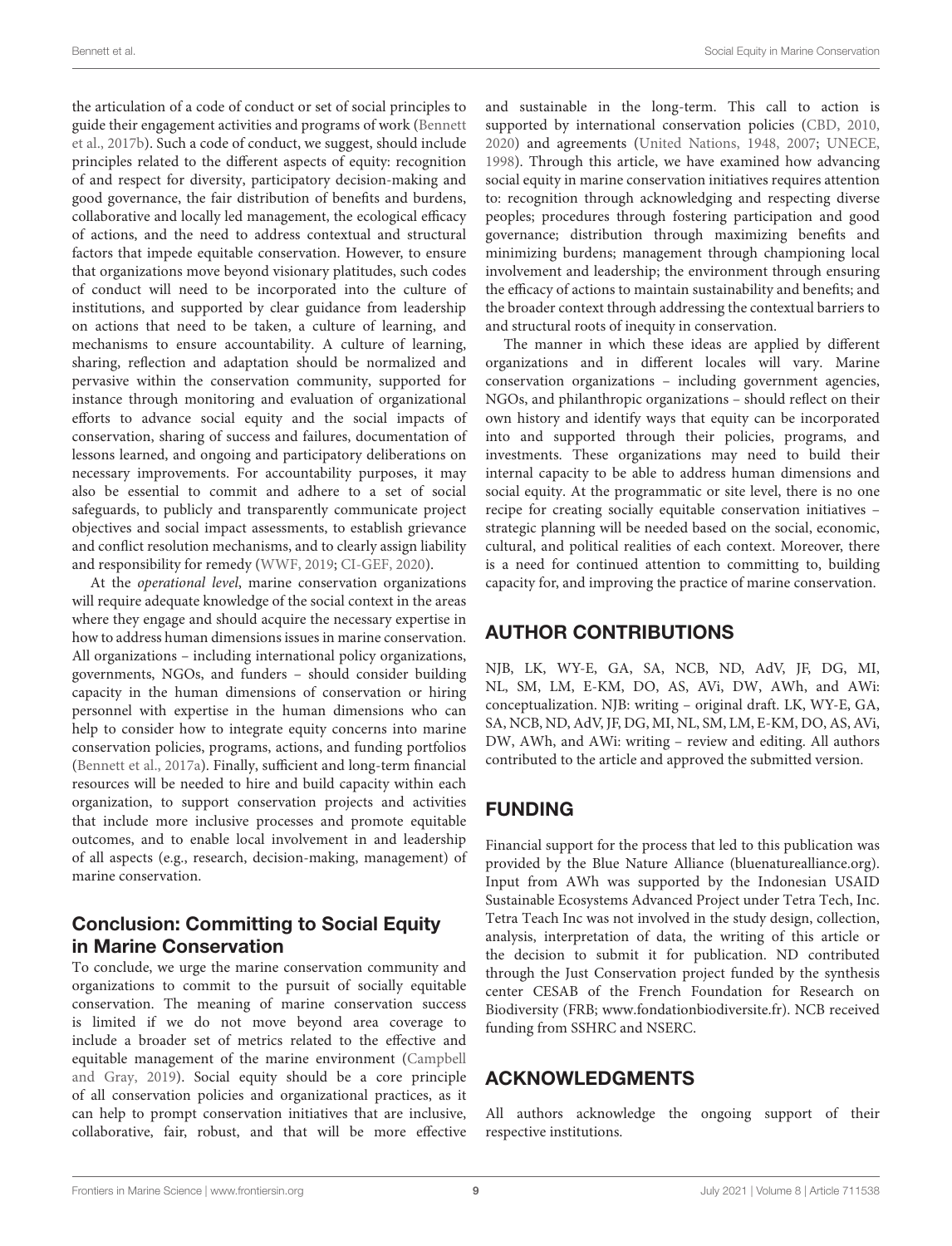## <span id="page-9-24"></span>**REFERENCES**

- <span id="page-9-28"></span>Abunge, C., Coulthard, S., and Daw, T. M. (2013). Connecting marine ecosystem services to human well-being: insights from participatory well-being assessment in Kenya. Ambio 42, 1010–1021. [doi: 10.1007/s13280-013-0456-9](https://doi.org/10.1007/s13280-013-0456-9)
- <span id="page-9-1"></span>Agrawal, A., and Redford, K. (2009). Conservation and displacement: an overview. Conserv. Soc. 7, 1–10. [doi: 10.4103/0972-4923.54790](https://doi.org/10.4103/0972-4923.54790)
- <span id="page-9-17"></span>Agyeman, J., Bullard, R. D., and Evans, B. (2003). Just Sustainabilities: Development in an Unequal World. Cambridge, MA: MIT Press.
- <span id="page-9-39"></span>Ahmadia, G. N., Glew, L., Provost, M., Gill, D., Hidayat, N. I., Mangubhai, S., et al. (2015). Integrating impact evaluation in the design and implementation of monitoring marine protected areas. Phil. Trans. R. Soc. B 370:20140275. [doi: 10.1098/rstb.2014.0275](https://doi.org/10.1098/rstb.2014.0275)
- <span id="page-9-37"></span>Armitage, D., Berkes, F., and Doubleday, N. (2010). Adaptive Co-Management: Collaboration, Learning, and Multi-Level Governance. Vancouver, BC: UBC Press.
- <span id="page-9-12"></span>Armitage, D., de Loë, R., and Plummer, R. (2012). Environmental governance and its implications for conservation practice. Conserv. Lett. 5, 245–255. [doi:](https://doi.org/10.1111/j.1755-263X.2012.00238.x) [10.1111/j.1755-263X.2012.00238.x](https://doi.org/10.1111/j.1755-263X.2012.00238.x)
- <span id="page-9-4"></span>Armitage, D., Mbatha, P., Muhl, E.-K., Rice, W., and Sowman, M. (2020). Governance principles for community-centered conservation in the post-2020 global biodiversity framework. Conserv. Sci. Pract. 2:e160. [doi: 10.1111/csp2.](https://doi.org/10.1111/csp2.160) [160](https://doi.org/10.1111/csp2.160)
- <span id="page-9-26"></span>Artelle, K. A., Zurba, M., Bhattacharyya, J., Chan, D. E., Brown, K., Housty, J., et al. (2019). Supporting resurgent indigenous-led governance: a nascent mechanism for just and effective conservation. Biol. Conserv. 240:108284. [doi: 10.1016/j.](https://doi.org/10.1016/j.biocon.2019.108284) [biocon.2019.108284](https://doi.org/10.1016/j.biocon.2019.108284)
- <span id="page-9-40"></span>Atmodjo, E., Lamers, M., and Mol, A. (2017). Financing marine conservation tourism: governing entrance fees in Raja Ampat, Indonesia. Mar. Policy 78, 181–188. [doi: 10.1016/j.marpol.2017.01.023](https://doi.org/10.1016/j.marpol.2017.01.023)
- <span id="page-9-36"></span>Augustine, S., and Dearden, P. (2014). Changing paradigms in marine and coastal conservation: a case study of clam gardens in the Southern Gulf islands, Canada. Can. Geogr. Géographe Can. 58, 305–314. [doi: 10.1111/cag.12084](https://doi.org/10.1111/cag.12084)
- <span id="page-9-35"></span>Ban, N., Wilson, E., and Neasloss, D. (2019b). Strong historical and ongoing indigenous marine governance in the northeast Pacific Ocean: a case study of the Kitasoo/Xai'xais first nation. Ecol. Soc. 24:10. [doi: 10.5751/ES-11091-](https://doi.org/10.5751/ES-11091-240410) [240410](https://doi.org/10.5751/ES-11091-240410)
- <span id="page-9-10"></span>Ban, N. C., and Frid, A. (2018). Indigenous peoples' rights and marine protected areas. Mar. Policy 87, 180–185. [doi: 10.1016/j.marpol.2017.10.020](https://doi.org/10.1016/j.marpol.2017.10.020)
- <span id="page-9-9"></span>Ban, N. C., Gurney, G. G., Marshall, N. A., Whitney, C. K., Mills, M., Gelcich, S., et al. (2019a). Well-being outcomes of marine protected areas. Nat. Sustain. 2:524. [doi: 10.1038/s41893-019-0306-2](https://doi.org/10.1038/s41893-019-0306-2)
- <span id="page-9-27"></span>Ban, N. C., Mills, M., Tam, J., Hicks, C. C., Klain, S., Stoeckl, N., et al. (2013). A social–ecological approach to conservation planning: embedding social considerations. Front. Ecol. Environ. 11:194–202. [doi: 10.1890/11](https://doi.org/10.1890/110205) [0205](https://doi.org/10.1890/110205)
- <span id="page-9-38"></span>Barnes, M. D., Glew, L., Wyborn, C., and Craigie, I. D. (2018). Prevent perverse outcomes from global protected area policy. Nat. Ecol. Evol. 2, 759–762. [doi:](https://doi.org/10.1038/s41559-018-0501-y) [10.1038/s41559-018-0501-y](https://doi.org/10.1038/s41559-018-0501-y)
- <span id="page-9-31"></span>Barnes, M. L., Bodin, Ö, McClanahan, T. R., Kittinger, J. N., Hoey, A. S., Gaoue, O. G., et al. (2019). Social-ecological alignment and ecological conditions in coral reefs. Nat. Commun. 10:2039. [doi: 10.1038/s41467-019-09](https://doi.org/10.1038/s41467-019-09994-1) [994-1](https://doi.org/10.1038/s41467-019-09994-1)
- <span id="page-9-18"></span>Bennett, N. J., Blythe, J., Cisneros-Montemayor, A. M., Singh, G. G., and Sumaila, U. R. (2019a). Just transformations to sustainability. Sustainability 11:3881. [doi: 10.3390/su11143881](https://doi.org/10.3390/su11143881)
- <span id="page-9-20"></span>Bennett, N. J., Calò, A., Di Franco, A., Niccolini, F., Marzo, D., Domina, I., et al. (2020). Social equity and marine protected areas: perceptions of small-scale fishermen in the Mediterranean sea. Biol. Conserv. 244:108531. [doi: 10.1016/](https://doi.org/10.1016/j.biocon.2020.108531) [j.biocon.2020.108531](https://doi.org/10.1016/j.biocon.2020.108531)
- <span id="page-9-29"></span>Bennett, N. J., and Dearden, P. (2014). From measuring outcomes to providing inputs: governance, management, and local development for more effective marine protected areas. Mar. Policy 50, 96–110. [doi: 10.1016/j.marpol.2014.05.](https://doi.org/10.1016/j.marpol.2014.05.005) [005](https://doi.org/10.1016/j.marpol.2014.05.005)
- <span id="page-9-5"></span>Bennett, N. J., Franco, A. D., Calò, A., Nethery, E., Niccolini, F., Milazzo, M., et al. (2019b). Local support for conservation is associated with perceptions of good governance, social impacts, and ecological effectiveness. Conserv. Lett. 12:e12640. [doi: 10.1111/conl.12640](https://doi.org/10.1111/conl.12640)
- <span id="page-9-23"></span>Bennett, N. J., Roth, R., Klain, S. C., Chan, K. M. A., Christie, P., Clark, D. A., et al. (2017a). Conservation social science: understanding and integrating human dimensions to improve conservation. Biol. Conserv. 205, 93–108.
- <span id="page-9-21"></span>Bennett, N. J., and Satterfield, T. (2018). Environmental governance: a practical framework to guide design, evaluation, and analysis. Conserv. Lett. 11:e12600. [doi: 10.1111/conl.12600](https://doi.org/10.1111/conl.12600)
- <span id="page-9-3"></span>Bennett, N. J., Teh, L., Ota, Y., Christie, P., Ayers, A., Day, J. C., et al. (2017b). An appeal for a code of conduct for marine conservation. Mar. Policy 81, 411–418. [doi: 10.1016/j.marpol.2017.03.035](https://doi.org/10.1016/j.marpol.2017.03.035)
- <span id="page-9-34"></span>Bennett, N. J., Whitty, T. S., Finkbeiner, E., Pittman, J., Bassett, H., Gelcich, S., et al. (2018). Environmental stewardship: a conceptual review and analytical framework. Environ. Manage. 61, 597–614. [doi: 10.1007/s00267-017-0993-2](https://doi.org/10.1007/s00267-017-0993-2)
- <span id="page-9-8"></span>Berkes, F. (2007). Community-based conservation in a globalized world. Proc. Natl. Acad. Sci. U.S.A. 104, 15188–15193. [doi: 10.1073/pnas.0702098104](https://doi.org/10.1073/pnas.0702098104)
- <span id="page-9-30"></span>Bodin, Ö, Crona, B., Thyresson, M., Golz, A.-L., and Tengö, M. (2014). Conservation success as a function of good alignment of social and ecological structures and processes. Conserv. Biol. 28, 1371–1379. [doi: 10.1111/cobi.12306](https://doi.org/10.1111/cobi.12306)
- <span id="page-9-25"></span>Borrini-Feyerabend, G., and Hill, R. (2015). "Governance for the conservation of nature," in Protected Area Governance and Management, eds G. L. Worboys, M. Lockwood, A. Kothari, S. Feary, and I. Pulsford (Canberra, ACT: ANU Press), 169–206.
- <span id="page-9-11"></span>Borrini-Feyerabend, G., Pimbert, M., Farvar, M. T., Kothari, A., and Renard, Y. (2007). Sharing Power: Learning-by-Doing in Co-Management of Natural Resources Throughout the World. London: Earthscan.
- <span id="page-9-0"></span>Brockington, D., and Igoe, J. (2006). Eviction for conservation: a global overview. Conserv. Soc. 4:424.
- <span id="page-9-6"></span>Burt, J. M., Wilson Kii'iljuus Barbara, J., Malchoff, T., Mack, W. A., Davidson, S. H. A., Gitkinjuaas, et al. (2020). Enabling coexistence: navigating predatorinduced regime shifts in human-ocean systems. People Nat. 2, 557–574. [doi:](https://doi.org/10.1002/pan3.10090) [10.1002/pan3.10090](https://doi.org/10.1002/pan3.10090)
- <span id="page-9-15"></span>Büscher, B., Fletcher, R., Brockington, D., Sandbrook, C., Adams, W. M., Campbell, L., et al. (2017). Half-earth or whole earth? radical ideas for conservation, and their implications. Oryx 51, 407–410. [doi: 10.1017/S0030605316001228](https://doi.org/10.1017/S0030605316001228)
- <span id="page-9-22"></span>Caillon, S., Cullman, G., Verschuuren, B., and Sterling, E. (2017). Moving beyond the human–nature dichotomy through biocultural approaches: including ecological well-being in resilience indicators. Ecol. Soc. 22:27.
- <span id="page-9-16"></span>Campbell, L. M., and Gray, N. J. (2019). Area expansion versus effective and equitable management in international marine protected areas goals and targets. Mar. Policy 100, 192–199. [doi: 10.1016/j.marpol.2018.11.030](https://doi.org/10.1016/j.marpol.2018.11.030)
- <span id="page-9-13"></span>CBD (2010). Aichi Biodiversity Targets. Conv. Biol. Divers. Available online at: <http://www.cbd.int/sp/targets> (accessed March 23, 2013).
- <span id="page-9-14"></span>CBD (2020). Updated Zero Draft of the Post-2020 Global Biodiversity Framework. Montreal, QC: Convention on Biological Diversity.
- <span id="page-9-7"></span>Charles, A., Westlund, L., Bartley, D. M., Fletcher, W. J., Garcia, S., Govan, H., et al. (2016). Fishing livelihoods as key to marine protected areas: insights from the world parks congress. Aquat. Conserv. Mar. Freshw. Ecosyst. 26, 165–184. [doi: 10.1002/aqc.2648](https://doi.org/10.1002/aqc.2648)
- <span id="page-9-41"></span>Chin, A., Baje, L., Donaldson, T., Gerhardt, K., Jabado, R. W., Kyne, P. M., et al. (2019). The scientist abroad: maximising research impact and effectiveness when working as a visiting scientist. Biol. Conserv. 238:108231. [doi: 10.1016/](https://doi.org/10.1016/j.biocon.2019.108231) [j.biocon.2019.108231](https://doi.org/10.1016/j.biocon.2019.108231)
- <span id="page-9-42"></span>CI-GEF (2020). Environmental and Social Management Framework. Washington, DC: CI-GEF/GCF Project Agency–Conservation International.
- <span id="page-9-33"></span>Cinner, J. E., Basurto, X., Fidelman, P., Kuange, J., Lahari, R., and Mukminin, A. (2012). Institutional designs of customary fisheries management arrangements in Indonesia, Papua New Guinea, and Mexico. Mar. Policy 36, 278–285. [doi:](https://doi.org/10.1016/j.marpol.2011.06.005) [10.1016/j.marpol.2011.06.005](https://doi.org/10.1016/j.marpol.2011.06.005)
- <span id="page-9-2"></span>Cross, H. (2016). Displacement, disempowerment and corruption: challenges at the interface of fisheries, management and conservation in the Bijagós Archipelago, Guinea-Bissau. Oryx 50, 693–701. [doi: 10.1017/S003060531500040X](https://doi.org/10.1017/S003060531500040X)
- <span id="page-9-32"></span>Dalton, T., Forrester, G., and Pollnac, R. (2012). Participation, process quality, and performance of marine protected areas in the wider Caribbean. Environ. Manage. 49, 1224–1237. [doi: 10.1007/s00267-012-9855-0](https://doi.org/10.1007/s00267-012-9855-0)
- <span id="page-9-19"></span>Dawson, N., Martin, A., and Danielsen, F. (2018). Assessing equity in protected area governance: approaches to promote just and effective conservation. Conserv. Lett. 11:e12388. [doi: 10.1111/conl.12388](https://doi.org/10.1111/conl.12388)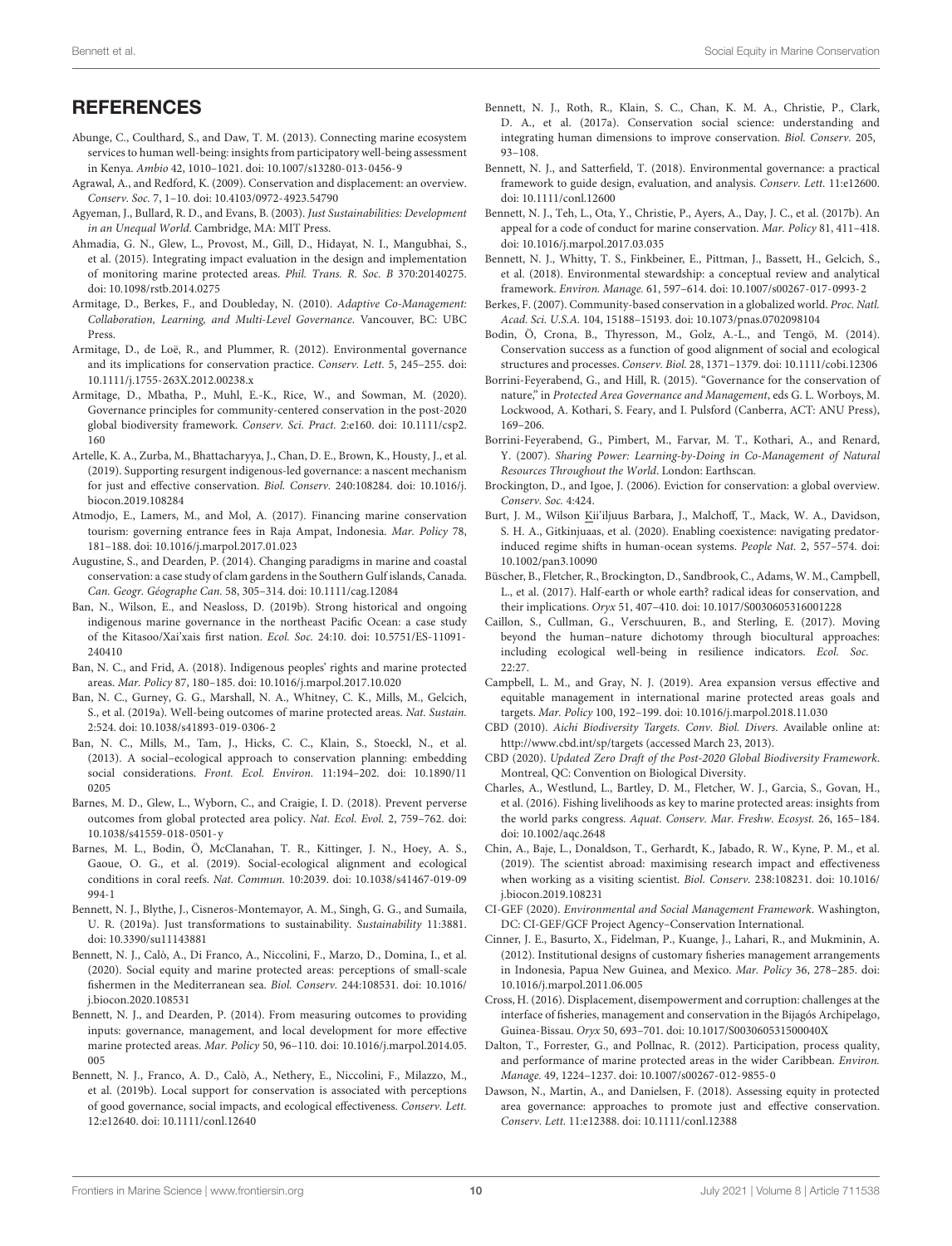- <span id="page-10-9"></span>de Lange, E., Woodhouse, E., and Milner-Gulland, E. j (2016). Approaches used to evaluate the social impacts of protected areas. Conserv. Lett. 9, 327–333. [doi: 10.1111/conl.12223](https://doi.org/10.1111/conl.12223)
- <span id="page-10-40"></span>De Santo, E. M. (2020). Militarized marine protected areas in overseas territories: conserving biodiversity, geopolitical positioning, and securing resources in the 21st century. Ocean Coast. Manag. 184:105006. [doi: 10.1016/j.ocecoaman.2019.](https://doi.org/10.1016/j.ocecoaman.2019.105006) [105006](https://doi.org/10.1016/j.ocecoaman.2019.105006)
- <span id="page-10-37"></span>Díaz, S., Pascual, U., Stenseke, M., Martín-López, B., Watson, R. T., Molnár, Z., et al. (2018). Assessing nature's contributions to people. Science 359, 270–272. [doi: 10.1126/science.aap8826](https://doi.org/10.1126/science.aap8826)
- <span id="page-10-18"></span>Díaz, S., Settele, J., Brondízio, E. S., Ngo, H. T., Agard, J., Arneth, A., et al. (2019). Pervasive human-driven decline of life on earth points to the need for transformative change. Science 366:eaax3100. [doi: 10.1126/science.aax3100](https://doi.org/10.1126/science.aax3100)
- <span id="page-10-19"></span>Díaz, S., Zafra-Calvo, N., Purvis, A., Verburg, P. H., Obura, D., Leadley, P., et al. (2020). Set ambitious goals for biodiversity and sustainability. Science 370, 411–413. [doi: 10.1126/science.abe1530](https://doi.org/10.1126/science.abe1530)
- <span id="page-10-0"></span>Dowie, M. (2009). Conservation Refugees: The Hundred-Year Conflict Between Glocal Conservation and Native Peoples. Cambridge, MA: MIT Press.
- <span id="page-10-13"></span>Duarte, C. M., Agusti, S., Barbier, E., Britten, G. L., Castilla, J. C., Gattuso, J.-P., et al. (2020). Rebuilding marine life. Nature 580, 39–51. [doi: 10.1038/s41586-](https://doi.org/10.1038/s41586-020-2146-7) [020-2146-7](https://doi.org/10.1038/s41586-020-2146-7)
- <span id="page-10-38"></span>Durkin, A., Fisher, C. R., and Cordes, E. E. (2017). Extreme longevity in a deep-sea vestimentiferan tubeworm and its implications for the evolution of life history strategies. Sci. Nat. 104:63. [doi: 10.1007/s00114-017-1479-z](https://doi.org/10.1007/s00114-017-1479-z)
- <span id="page-10-30"></span>Edgar, G. J., Stuart-Smith, R. D., Willis, T. J., Kininmonth, S., Baker, S. C., Banks, S., et al. (2014). Global conservation outcomes depend on marine protected areas with five key features. Nature 506, 216–220. [doi: 10.1038/nature13022](https://doi.org/10.1038/nature13022)
- <span id="page-10-11"></span>Eger, S., and Doberstein, B. (2019). Shared governance arrangements and social connectivity: advancing large-scale coastal and marine conservation initiatives in the dominican republic. Int. J. Sustain. Dev. World Ecol. 26, 210–225. [doi:](https://doi.org/10.1080/13504509.2018.1559253) [10.1080/13504509.2018.1559253](https://doi.org/10.1080/13504509.2018.1559253)
- <span id="page-10-35"></span>Elliott, G., Mitchell, B., Wiltshire, B., Manan, Ir. A, and Wismer, S. (2001). Community participation in marine protected area management: Wakatobi National Park, Sulawesi, Indonesia. Coast. Manag. 29, 295–316. [doi: 10.1080/](https://doi.org/10.1080/089207501750475118) [089207501750475118](https://doi.org/10.1080/089207501750475118)
- <span id="page-10-15"></span>Engen, S., Hausner, V. H., Gurney, G. G., Broderstad, E. G., Keller, R., Lundberg, A. K., et al. (2021). Blue justice: a survey for eliciting perceptions of environmental justice among coastal planners' and small-scale fishers in Northern-Norway. PloS One 16:e0251467. [doi: 10.1371/journal.pone.0251467](https://doi.org/10.1371/journal.pone.0251467)
- <span id="page-10-21"></span>Epstein, G., Pittman, J., Alexander, S. M., Berdej, S., Dyck, T., Kreitmair, U., et al. (2015). Institutional fit and the sustainability of social–ecological systems. Curr. Opin. Environ. Sustain. 14, 34–40. [doi: 10.1016/j.cosust.2015.03.005](https://doi.org/10.1016/j.cosust.2015.03.005)
- <span id="page-10-24"></span>FAO (ed.) (2012). Voluntary Guidelines on the Responsible Governance of Tenure of Land, Fisheries and Forests in the Context of National Food Security. Rome: Food and Agriculture Organization of the United Nations.
- <span id="page-10-3"></span>Ferse, S., Manez Costa, M., Manez, K. S., Adhuri, D. S., and Glaser, M. (2010). Allies, not aliens: increasing the role of local communities in marine protected area implementation. Environ. Conserv. 37, 23–34. [doi: 10.1017/](https://doi.org/10.1017/S0376892910000172) [S0376892910000172](https://doi.org/10.1017/S0376892910000172)
- <span id="page-10-42"></span>Fletcher, R., and Büscher, B. (2020). Conservation basic income: a non-market mechanism to support convivial conservation. Biol. Conserv. 244:108520. [doi:](https://doi.org/10.1016/j.biocon.2020.108520) [10.1016/j.biocon.2020.108520](https://doi.org/10.1016/j.biocon.2020.108520)
- <span id="page-10-2"></span>Fletcher, R., Dressler, W., Büscher, B., and Anderson, Z. R. (2016). Questioning REDD+ and the future of market-based conservation. Conserv. Biol. 30, 673– 675. [doi: 10.1111/cobi.12680](https://doi.org/10.1111/cobi.12680)
- <span id="page-10-25"></span>Franks, P., and Schreckenberg, K. (2016). Advancing Equity in Protected Area Conservation. London: IIED.
- <span id="page-10-16"></span>Fraser, N. (1998). Social justice in the age of identity politics: redistribution, recognition, and participation. Tann. Lect. Hum. Values 19, 2–67.
- <span id="page-10-36"></span>Friedlander, A. M., Shackeroff, J. M., and Kittinger, J. N. (2013). Customary marine resource knowledge and use in contemporary Hawai'i. Pac. Sci. 67, 441–460.
- <span id="page-10-17"></span>Friedman, R. S., Law, E. A., Bennett, N. J., Ives, C. D., Thorn, J. P. R., and Wilson, K. A. (2018). How just and just how? A systematic review of social equity in conservation research. Environ. Res. Lett. 13:053001. [doi: 10.1088/1748-9326/](https://doi.org/10.1088/1748-9326/aabcde) [aabcde](https://doi.org/10.1088/1748-9326/aabcde)
- <span id="page-10-4"></span>Garnett, S. T., Burgess, N. D., Fa, J. E., Fernández-Llamazares, Á, Molnár, Z., Robinson, C. J., et al. (2018). A spatial overview of the global importance

of Indigenous lands for conservation. Nat. Sustain. 1, 369–374. [doi: 10.1038/](https://doi.org/10.1038/s41893-018-0100-6) [s41893-018-0100-6](https://doi.org/10.1038/s41893-018-0100-6)

- <span id="page-10-32"></span>Gee, K., Kannen, A., Adlam, R., Brooks, C., Chapman, M., Cormier, R., et al. (2017). Identifying culturally significant areas for marine spatial planning. Ocean Coast. Manag. 136, 139–147. [doi: 10.1016/j.ocecoaman.2016.11.026](https://doi.org/10.1016/j.ocecoaman.2016.11.026)
- <span id="page-10-28"></span>Gill, D. A., Cheng, S. H., Glew, L., Aigner, E., Bennett, N. J., and Mascia, M. B. (2019). Social synergies, tradeoffs, and equity in marine conservation impacts. Annu. Rev. Environ. Resour. 44, 347–372. [doi: 10.1146/annurev](https://doi.org/10.1146/annurev-environ-110718-032344)[environ-110718-032344](https://doi.org/10.1146/annurev-environ-110718-032344)
- <span id="page-10-41"></span>Gill, D. A., Mascia, M. B., Ahmadia, G. N., Glew, L., Lester, S. E., Barnes, M., et al. (2017). Capacity shortfalls hinder the performance of marine protected areas globally. Nature 543, 665–669. [doi: 10.1038/nature21708](https://doi.org/10.1038/nature21708)
- <span id="page-10-6"></span>Govan, H., Tawake, A., Tabunakawai, K., Jenkins, A., Lasgorceix, A., Schwarz, A. M., et al. (2009). Status and Potential of Locally-Managed Marine Areas in the South Pacific: Meeting Nature Conservation and Sustainable Livelihood Targets Through Wide-Spread Implementation of LMMAs. Suva: SPREP/WWF/WorldFish-Reefbase/CRISP.
- <span id="page-10-5"></span>Greiber, T., Janki, M., and Orellana, M. A. (2009). Conservation With Justice: A Rights-Based Approach. Gland: IUCN.
- <span id="page-10-1"></span>Griffin, C. J., Jones, R., and Robertson, I. J. M. (eds) (2019). Moral Ecologies: Histories of Conservation, Dispossession and Resistance. Cham: Springer International Publishing. [doi: 10.1007/978-3-030-06112-8](https://doi.org/10.1007/978-3-030-06112-8)
- <span id="page-10-22"></span>Guerrero, A. M., Bodin, Ö, McAllister, R. R. J., and Wilson, K. A. (2015). Achieving social-ecological fit through bottom-up collaborative governance: an empirical investigation. Ecol. Soc. 20:41. [doi: 10.5751/ES-08035-200441](https://doi.org/10.5751/ES-08035-200441)
- <span id="page-10-29"></span>Guidetti, P., and Claudet, J. (2010). Comanagement practices enhance fisheries in marine protected areas. Conserv. Biol. 24, 312–318.
- <span id="page-10-33"></span>Gurney, G. G., Mangubhai, S., Fox, M., Kiatkoski Kim, M., and Agrawal, A. (2021). Equity in environmental governance: perceived fairness of distributional justice principles in marine co-management. Environ. Sci. Policy 124, 23–32. [doi: 10.](https://doi.org/10.1016/j.envsci.2021.05.022) [1016/j.envsci.2021.05.022](https://doi.org/10.1016/j.envsci.2021.05.022)
- <span id="page-10-14"></span>Hagerman, S. M., and Pelai, R. (2016). 'As far as possible and as appropriate': implementing the aichi biodiversity targets. Conserv. Lett. 9, 469–478. [doi:](https://doi.org/10.1111/conl.12290) [10.1111/conl.12290](https://doi.org/10.1111/conl.12290)
- <span id="page-10-31"></span>Halpern, B. S., Klein, C. J., Brown, C. J., Beger, M., Grantham, H. S., Mangubhai, S., et al. (2013). Achieving the triple bottom line in the face of inherent tradeoffs among social equity, economic return, and conservation. Proc. Natl. Acad. Sci.U.S.A. 110, 6229–6234. [doi: 10.1073/pnas.1217689110](https://doi.org/10.1073/pnas.1217689110)
- <span id="page-10-39"></span>Hilborn, R. (2016). Policy: marine biodiversity needs more than protection. Nat. News 535:224. [doi: 10.1038/535224a](https://doi.org/10.1038/535224a)
- <span id="page-10-34"></span>Hughes, R., and Flintan, F. (2001). Integrating Conservation and Development Experience: A Review and Bibliography of the ICDP Literature. London: IIED.
- <span id="page-10-7"></span>ICCA (2013). Home. Indigeous Peoples Community Conserv. Areas Territ. Available online at: <http://www.iccaforum.org/> (accessed December 2, 2013).
- <span id="page-10-20"></span>IIED (2016). Conservation Initiative on Human Rights. Int. Inst. Environ. Dev. Available online at: <http://www.iied.org/conservation-initiative-human-rights> (accessed November 13, 2015).
- <span id="page-10-12"></span>IPBES (2019). Summary for Policymakers of the Global Assessment Report on Biodiversity and Ecosystem Services of the Intergovernmental Science-Policy Platform on Biodiversity and Ecosystem Services. Bonn: Intergovernmental Science-Policy Platform on Biodiversity and Ecosystem Services.
- <span id="page-10-26"></span>IUCN (2019). An Introduction to the IUCN Natural Resource Governance Framework. Commission on Ecological, Economic and Social Policy. Gland: International Union for the Conservaiton of Nature.
- <span id="page-10-23"></span>Johannes, R. E. (2002). The renaissance of community-based marine resource management in oceania. Annu. Rev. Ecol. Syst. 33, 317–340. [doi: 10.1146/](https://doi.org/10.1146/annurev.ecolsys.33.010802.150524) [annurev.ecolsys.33.010802.150524](https://doi.org/10.1146/annurev.ecolsys.33.010802.150524)
- <span id="page-10-27"></span>Jonas, H. D., Ahmadia, G. N., Bingham, H. C., Butchart, S. H. M., Cariño, J., Chassot, O., et al. (2021). Equitable and effective area-based conservation: towards the conserved areas paradigm. Parks 27, 71–84.
- <span id="page-10-10"></span>Jupiter, S. (2017). Culture, kastom and conservation in Melanesia: what happens when worldviews collide? Pac. Conserv. Biol. 23, 139–145. [doi: 10.1071/](https://doi.org/10.1071/PC16031) [PC16031](https://doi.org/10.1071/PC16031)
- <span id="page-10-8"></span>Jupiter, S. D., Cohen, P. J., Weeks, R., Tawake, A., and Govan, H. (2014). Locallymanaged marine areas: multiple objectives and diverse strategies. Pac. Conserv. Biol. 20, 165–179.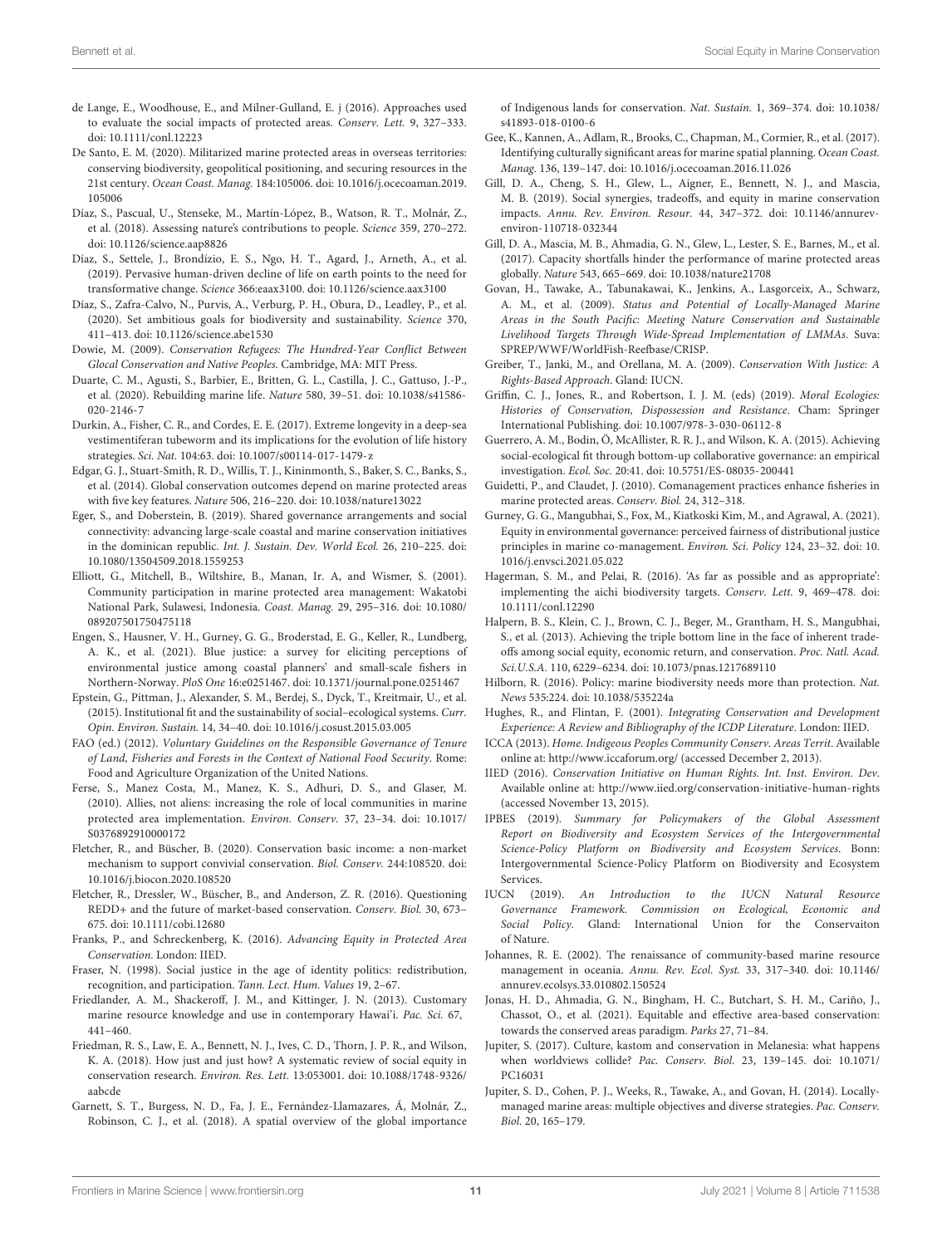- <span id="page-11-26"></span>Kamat, V. R. (2018). Dispossession and disenchantment: the micropolitics of marine conservation in southeastern Tanzania. Mar. Policy 88, 261–268. [doi:](https://doi.org/10.1016/j.marpol.2017.12.002) [10.1016/j.marpol.2017.12.002](https://doi.org/10.1016/j.marpol.2017.12.002)
- <span id="page-11-27"></span>Kaplan-Hallam, M., and Bennett, N. J. (2018). Adaptive social impact management for conservation and environmental management. Conserv. Biol. 32, 304–314. [doi: 10.1111/cobi.12985](https://doi.org/10.1111/cobi.12985)
- <span id="page-11-22"></span>Kawaka, J. A., Samoilys, M. A., Murunga, M., Church, J., Abunge, C., and Maina, G. W. (2017). Developing locally managed marine areas: lessons learnt from Kenya. Ocean Coast. Manag. 135, 1–10. [doi: 10.1016/j.ocecoaman.2016.10.013](https://doi.org/10.1016/j.ocecoaman.2016.10.013)
- <span id="page-11-8"></span>Kleiber, D., Harris, L., and Vincent, A. C. J. (2018). Gender and marine protected areas: a case study of Danajon Bank, Philippines. Marit. Stud. 17, 163–175. [doi: 10.1007/s40152-018-0107-7](https://doi.org/10.1007/s40152-018-0107-7)
- <span id="page-11-28"></span>Kockel, A., Ban, N. C., Costa, M., and Dearden, P. (2019). Evaluating approaches for scaling up community-based marine protected areas into socially equitable and ecologically representative networks. Conserv. Biol. 34, 137–147. [doi: 10.](https://doi.org/10.1111/cobi.13368) [1111/cobi.13368](https://doi.org/10.1111/cobi.13368)
- <span id="page-11-9"></span>Lau, J. D. (2020). Three lessons for gender equity in biodiversity conservation. Conserv. Biol. 34, 1589–1591. [doi: 10.1111/cobi.13487](https://doi.org/10.1111/cobi.13487)
- <span id="page-11-18"></span>Leach, M., Reyers, B., Bai, X., Brondizio, E. S., Cook, C., Díaz, S., et al. (2018). Equity and sustainability in the anthropocene: a social–ecological systems perspective on their intertwined futures. Glob. Sustain. 1:e13. [doi: 10.1017/sus.2018.12](https://doi.org/10.1017/sus.2018.12)
- <span id="page-11-7"></span>Leisher, C., Temsah, G., Booker, F., Day, M., Samberg, L., Prosnitz, D., et al. (2016). Does the gender composition of forest and fishery management groups affect resource governance and conservation outcomes? A systematic map. Environ. Evid. 5, 1–10. [doi: 10.1186/s13750-016-0057-8](https://doi.org/10.1186/s13750-016-0057-8)
- <span id="page-11-17"></span>Lockwood, M. (2010). Good governance for terrestrial protected areas: a framework, principles and performance outcomes. J. Environ. Manage. 91, 754–766. [doi: 10.1016/j.jenvman.2009.10.005](https://doi.org/10.1016/j.jenvman.2009.10.005)
- <span id="page-11-33"></span>Mangubhai, S., Erdmann, M. V., Wilson, J. R., Huffard, C. L., Ballamu, F., Hidayat, N. I., et al. (2012). Papuan bird's head seascape: emerging threats and challenges in the global center of marine biodiversity. Mar. Pollut. Bull. 64, 2279–2295. [doi: 10.1016/j.marpolbul.2012.07.024](https://doi.org/10.1016/j.marpolbul.2012.07.024)
- <span id="page-11-10"></span>Mangubhai, S., and Lawless, S. (2021). Exploring gender inclusion in small-scale fisheries management and development in Melanesia. Mar. Policy 123:104287. [doi: 10.1016/j.marpol.2020.104287](https://doi.org/10.1016/j.marpol.2020.104287)
- <span id="page-11-38"></span>Mangubhai, S., Saleh, M., Yitno, S., Muljadi, A., Purwanto, P., Rhodes, K. L., et al. (2011). Do not stop: the importance of seamless monitoring and enforcement in an Indonesian marine protected area. J. Mar. Biol. 2011, 1–11. [doi: 10.1155/](https://doi.org/10.1155/2011/501465) [2011/501465](https://doi.org/10.1155/2011/501465)
- <span id="page-11-31"></span>Mangubhai, S., Sykes, H., Manley, M., Vukikomoala, K., and Beattie, M. (2020). Contributions of tourism-based marine conservation agreements to natural resource management in Fiji. Ecol. Econ. 171:106607. [doi: 10.1016/j.ecolecon.](https://doi.org/10.1016/j.ecolecon.2020.106607) [2020.106607](https://doi.org/10.1016/j.ecolecon.2020.106607)
- <span id="page-11-29"></span>Mangubhai, S., Wilson, J. R., Rumetna, L., Maturbongs, Y., and Purwanto. (2015). Explicitly incorporating socioeconomic criteria and data into marine protected area zoning. Ocean Coast. Manag. 116, 523–529. [doi: 10.1016/j.ocecoaman.](https://doi.org/10.1016/j.ocecoaman.2015.08.018) [2015.08.018](https://doi.org/10.1016/j.ocecoaman.2015.08.018)
- <span id="page-11-19"></span>Martin, A., Coolsaet, B., Corbera, E., Dawson, N. M., Fraser, J. A., Lehmann, I., et al. (2016). Justice and conservation: the need to incorporate recognition. Biol. Conserv. 197, 254–261. [doi: 10.1016/j.biocon.2016.03.021](https://doi.org/10.1016/j.biocon.2016.03.021)
- <span id="page-11-23"></span>Mascia, M. B., Claus, C. A., and Naidoo, R. (2010). Impacts of marine protected areas on fishing communities. Conserv. Biol. 24, 1424–1429. [doi: 10.1111/j.](https://doi.org/10.1111/j.1523-1739.2010.01523.x) [1523-1739.2010.01523.x](https://doi.org/10.1111/j.1523-1739.2010.01523.x)
- <span id="page-11-32"></span>Mathews, D. L., and Turner, N. J. (2017). "Ocean cultures: northwest coast ecosystems and indigenous management systems," in Conservation for the Anthropocene Ocean, eds P. S. Levin and M. R. Poe (Cambridge, MA: Academic Press), 169–206. [doi: 10.1016/B978-0-12-805375-1.00009-X](https://doi.org/10.1016/B978-0-12-805375-1.00009-X)
- <span id="page-11-21"></span>Matsue, N., Daw, T., and Garrett, L. (2014). Women fish traders on the kenyan coast: livelihoods, bargaining power, and participation in management. Coast. Manag. 42, 531–554. [doi: 10.1080/08920753.2014.964819](https://doi.org/10.1080/08920753.2014.964819)
- <span id="page-11-16"></span>McDermott, M., Mahanty, S., and Schreckenberg, K. (2013). Examining equity: a multidimensional framework for assessing equity in payments for ecosystem services. Environ. Sci. Policy 33, 416–427. [doi: 10.1016/j.envsci.2012.10.006](https://doi.org/10.1016/j.envsci.2012.10.006)
- <span id="page-11-14"></span>Miller, D. (1999). Principles of Social Justice. Cambridge, MA: Harvard University Press.
- <span id="page-11-34"></span>Montero-Serra, I., Linares, C., Doak, D. F., Ledoux, J. B., and Garrabou, J. (2018). Strong linkages between depth, longevity and demographic stability across

marine sessile species. Proc. R. Soc. B Biol. Sci. 285:20172688. [doi: 10.1098/rspb.](https://doi.org/10.1098/rspb.2017.2688) [2017.2688](https://doi.org/10.1098/rspb.2017.2688)

- <span id="page-11-41"></span>Moreaux, C., Zafra-Calvo, N., Vansteelant, N. G., Wicander, S., and Burgess, N. D. (2018). Can existing assessment tools be used to track equity in protected area management under aichi target 11? Biol. Conserv. 224, 242–247. [doi: 10.1016/j.](https://doi.org/10.1016/j.biocon.2018.06.005) [biocon.2018.06.005](https://doi.org/10.1016/j.biocon.2018.06.005)
- <span id="page-11-2"></span>Muhl, E.-K., and Sowman, M. (2020). Rights, resources, rezoning and the challenges of governance in South Africa's oldest marine protected area. Conserv. Soc. 18, 366–377.
- <span id="page-11-1"></span>Musavengane, R., and Leonard, L. (2019). When race and social equity matters in nature conservation in post-apartheid South Africa. Conserv. Soc. 17:135. [doi: 10.4103/cs.cs\\_18\\_23](https://doi.org/10.4103/cs.cs_18_23)
- <span id="page-11-3"></span>Oldekop, J. A., Holmes, G., Harris, W. E., and Evans, K. L. (2015). A global assessment of the social and conservation outcomes of protected areas. Conserv. Biol. 30, 133–141. [doi: 10.1111/cobi.12568](https://doi.org/10.1111/cobi.12568)
- <span id="page-11-25"></span>Ovando, D., Dougherty, D., and Wilson, J. R. (2016). Market and design solutions to the short-term economic impacts of marine reserves. Fish Fish. 17, 939–954. [doi: 10.1111/faf.12153](https://doi.org/10.1111/faf.12153)
- <span id="page-11-5"></span>Pascual, U., Phelps, J., Garmendia, E., Brown, K., Corbera, E., Martin, A., et al. (2014). Social equity matters in payments for ecosystem services. BioScience 64, 1027–1036. [doi: 10.1093/biosci/biu146](https://doi.org/10.1093/biosci/biu146)
- <span id="page-11-35"></span>Pendleton, L. H., Ahmadia, G. N., Browman, H. I., Thurstan, R. H., Kaplan, D. M., and Bartolino, V. (2018). Debating the effectiveness of marine protected areas. ICES J. Mar. Sci. 75, 1156–1159. [doi: 10.1093/icesjms/fsx154](https://doi.org/10.1093/icesjms/fsx154)
- <span id="page-11-11"></span>Pimm, S. L., Jenkins, C. N., and Li, B. V. (2018). How to protect half of earth to ensure it protects sufficient biodiversity. Sci. Adv. 4:eaat2616. [doi: 10.1126/](https://doi.org/10.1126/sciadv.aat2616) [sciadv.aat2616](https://doi.org/10.1126/sciadv.aat2616)
- <span id="page-11-20"></span>Poe, M. R., Norman, K. C., and Levin, P. S. (2014). Cultural dimensions of socioecological systems: key connections and guiding principles for conservation in coastal environments: cultural dimensions of coastal conservation. Conserv. Lett. 7, 166–175. [doi: 10.1111/conl.2068](https://doi.org/10.1111/conl.12068)
- <span id="page-11-37"></span>Pomeroy, R. S., Parks, J. E., and Watson, L. M. (2004). How is your MPA doing?: A Guidebook of Natural and Social Indicators for Evaluating Marine Protected Area Management Effectiveness. Gland: IUCN.
- <span id="page-11-6"></span>Porten, S. V. D., Ota, Y., Cisneros-Montemayor, A., and Pictou, S. (2019). The role of indigenous resurgence in marine conservation. Coast. Manag. 47, 527–547. [doi: 10.1080/08920753.2019.1669099](https://doi.org/10.1080/08920753.2019.1669099)
- <span id="page-11-30"></span>Rakotomahazo, C., Ravaoarinorotsihoarana, L. A., Randrianandrasaziky, D., Glass, L., Gough, C., Boleslas Todinanahary, G. G., et al. (2019). Participatory planning of a community-based payments for ecosystem services initiative in Madagascar's mangroves. Ocean Coast. Manag. 175, 43–52. [doi: 10.1016/j.](https://doi.org/10.1016/j.ocecoaman.2019.03.014) [ocecoaman.2019.03.014](https://doi.org/10.1016/j.ocecoaman.2019.03.014)
- <span id="page-11-24"></span>Rasheed, A. R. (2020). Marine protected areas and human well-being–a systematic review and recommendations. Ecosyst. Serv. 41:101048. [doi: 10.1016/j.ecoser.](https://doi.org/10.1016/j.ecoser.2019.101048) [2019.101048](https://doi.org/10.1016/j.ecoser.2019.101048)
- <span id="page-11-39"></span>Rocliffe, S., Peabody, S., Samoilys, M., and Hawkins, J. P. (2014). Towards a network of locally managed marine areas (LMMAs) in the western Indian Ocean. PLoS One 9:e103000. [doi: 10.1371/journal.pone.0103000](https://doi.org/10.1371/journal.pone.0103000)
- <span id="page-11-36"></span>Sand, P. H. (2012). Fortress conservation trumps human rights? the "marine protected area" in the Chagos Archipelago. J. Environ. Dev. 21, 36–39. [doi:](https://doi.org/10.1177/1070496511435666) [10.1177/1070496511435666](https://doi.org/10.1177/1070496511435666)
- <span id="page-11-0"></span>Sandlos, J. (2007). Hunters at the Margin: Native People and Wildlife Conservation in the Northwest Territories. Vancouver, VBC: UBC Press.
- <span id="page-11-12"></span>Schleicher, J., Zaehringer, J. G., Fastré, C., Vira, B., Visconti, P., and Sandbrook, C. (2019). Protecting half of the planet could directly affect over one billion people. Nat. Sustain. 2, 1094–1096. [doi: 10.1038/s41893-019-0423-y](https://doi.org/10.1038/s41893-019-0423-y)
- <span id="page-11-13"></span>Schlosberg, D. (2009). Defining Environmental Justice: Theories, Movements, and Nature. New York, NY: Oxford University Press.
- <span id="page-11-4"></span>Schreckenberg, K., Franks, P., Martin, A., and Lang, B. (2016). Unpacking equity for protected area conservation. Parks 22, 11–26.
- <span id="page-11-40"></span>Schuhmann, P. W., Skeete, R., Waite, R., Lorde, T., Bangwayo-Skeete, P., Oxenford, H. A., et al. (2019). Visitors' willingness to pay marine conservation fees in Barbados. Tour. Manag. 71, 315–326. [doi: 10.1016/j.tourman.2018.10.](https://doi.org/10.1016/j.tourman.2018.10.011) [011](https://doi.org/10.1016/j.tourman.2018.10.011)
- <span id="page-11-15"></span>Sikor, T., Martin, A., Fisher, J., and He, J. (2014). Toward an empirical analysis of justice in ecosystem governance: justice in ecosystem governance. Conserv. Lett. 7, 524–532. [doi: 10.1111/conl.12142](https://doi.org/10.1111/conl.12142)